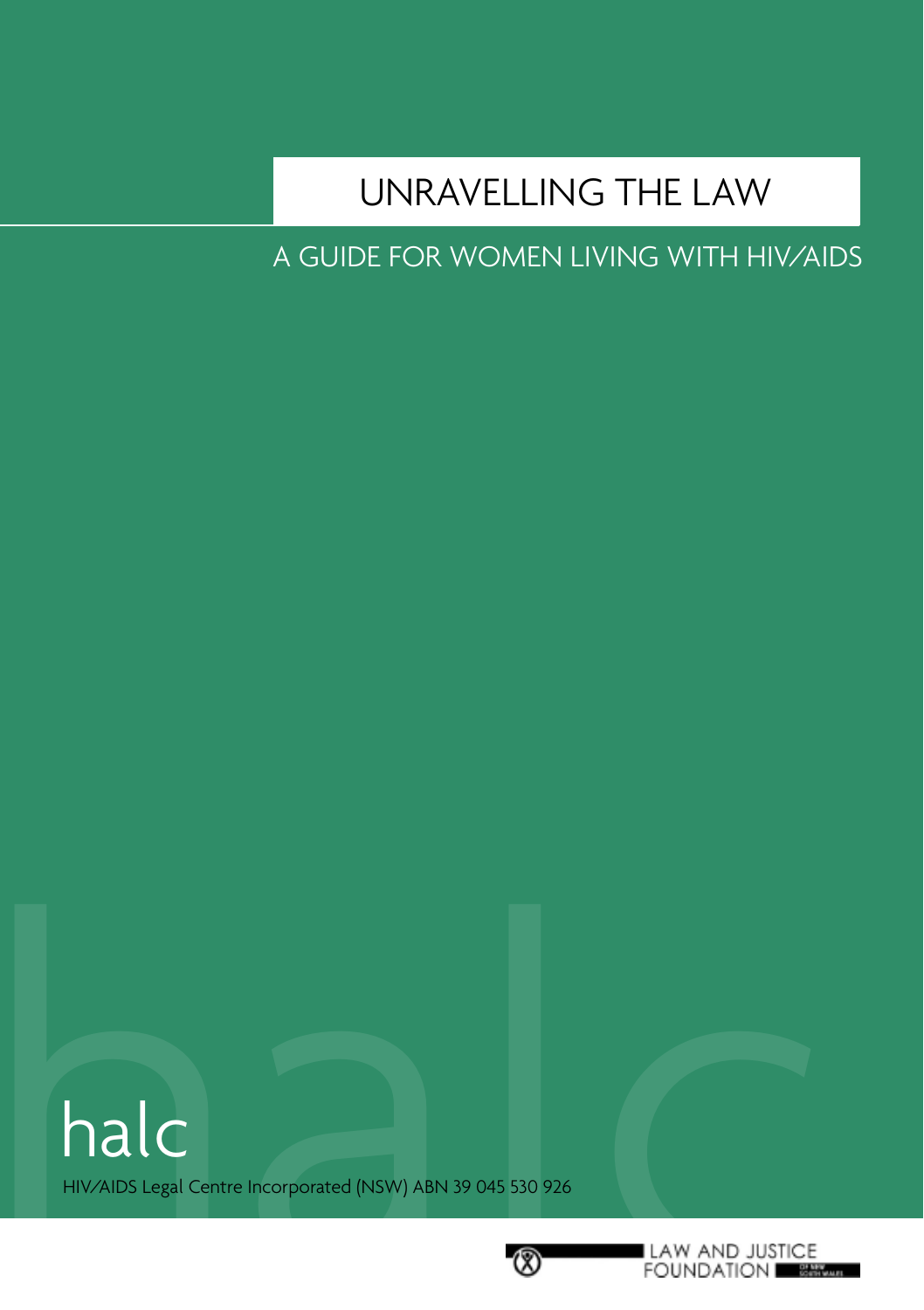This booklet is an updated version of a 2004 booklet that was funded by the NSW Department for Women through the Women's Grants Program. It has been produced by the HIV/AIDS Legal Centre (HALC) and funded by a one-off grant made by the Federal Attorney General, Minister McClelland in 2008.

The HIV/AIDS Legal Centre is a not for profit community legal centre funded by the Commonwealth government and the Legal Aid Commission of New South Wales. It is the only funded community legal centre in Australia that specialises in HIV and Hepatitis C related legal matters.

HALC would like to thank Sian Aldis for her work on the original booklet and all those who were consulted and who offered comment and advice on the current booklet: Paediatric HIV Service at Sydney Children's Hospital, Women's Legal Services NSW, Women's HIV and Health Promotion (POZHET), Sex Workers Outreach Project (SWOP), Albion Street Medical Centre, Hunter Women's Centre, Wirringa Baiya Aboriginal Women's Legal Centre, National Association of People Living With HIV/ AIDS (NAPWA), Women and Families Project of the AIDS Council of NSW (ACON), Multicultural HIV/AIDS and Hepatitis C Service (MHAHS), Community Services (NSW Department of Human Services), NSW Department of Health and also Brady (Principal Solicitor) and Indraveer Chatterjee (Solicitor) at HALC. We especially thank the positive women who helped develop this resource.

Copies of this booklet can be obtained from HALC: PO Box 350 Darlinghurst NSW 1300 Phone (02) 9206 2060 Freecall 1800 063 060 Fax (02) 9206 2053 Email halc@halc.org.au It is also available on our website www.halc.org.au

 HIV/AIDS Legal Centre Inc. 2012 ISBN 978-0-9804796-5-2

Nadine Behan: writer Peta McDowell and Nick van Stom: layout and design Shehzad Mansuri: project supervision Melissa Woodroffe: project assistance Jennifer Smythe and Brady: editorial assistance

This publication is copyright. It may be reproduced in part or whole for educational purposes where proper credit is given to HIV/AIDS Legal Centre (HALC).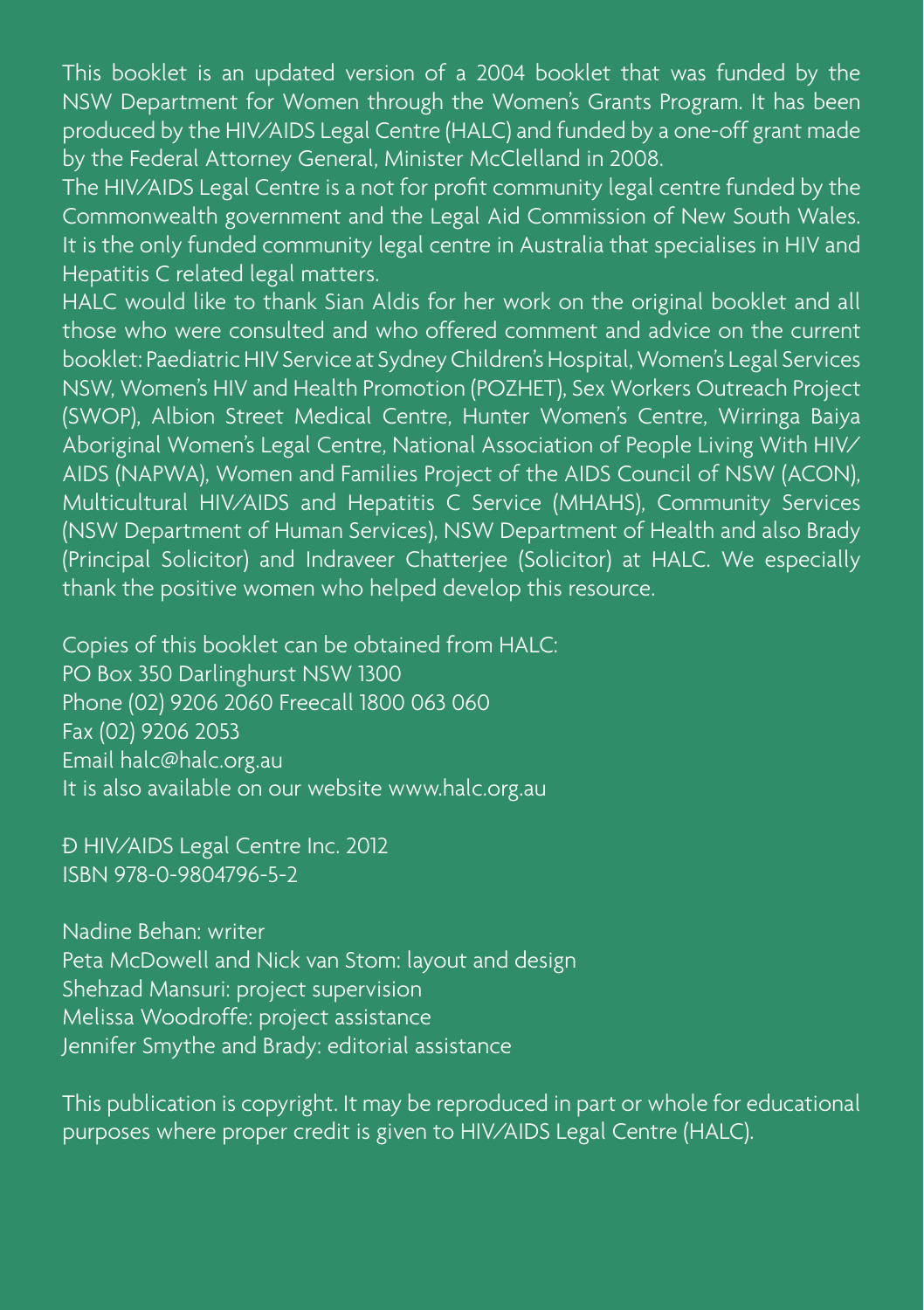# CONTENTS

|         | Introduction                                  | 1                       |
|---------|-----------------------------------------------|-------------------------|
|         | Care and treatment                            | $\overline{2}$          |
| ONTENTS | Sex and relationships<br><b>The Community</b> | $\overline{\mathbf{4}}$ |
|         | Pregnancy and childbirth                      | 8                       |
|         | Raising children                              | $\overline{\mathbf{1}}$ |
|         | <b>Family violence</b>                        | 17                      |
|         |                                               |                         |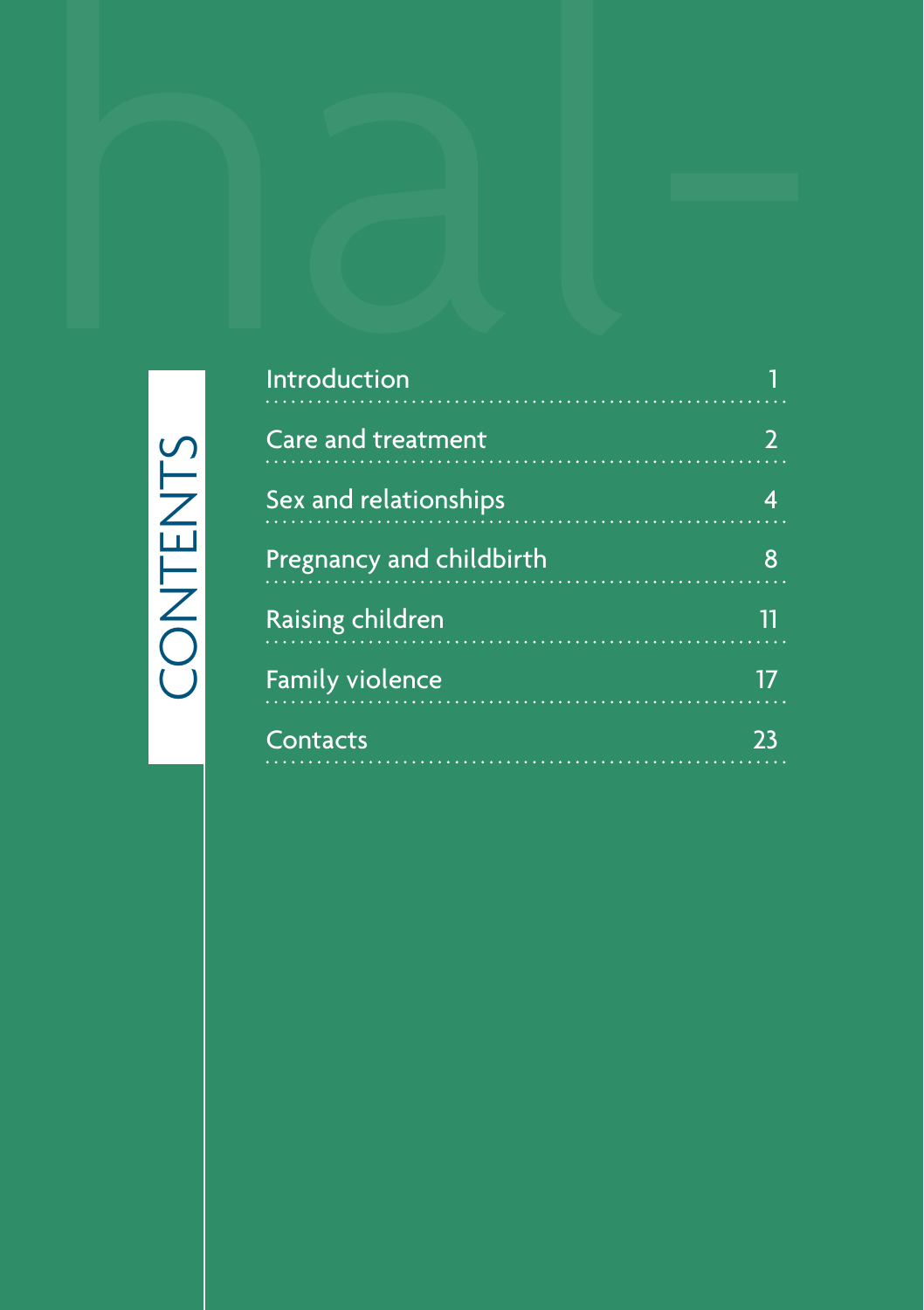Women living with HIV face many challenges. Because of the nature of the HIV epidemic in Australia, the needs and concerns of positive women are often overlooked, misunderstood or ignored.

This booklet is specifically designed for positive women and the service providers who work with them. Presented in question and answer format, it provides basic information on some of the legal issues that concern many positive women. It doesn't try to cover every legal issue that is relevant to HIV positive people but it does aim to address the most common and most important ones for women.

The law on HIV is different in every state and territory. This booklet deals with NSW law only. If you are travelling or moving interstate, contact local organisations to find out what law applies there.

The contact details for HIV/AIDS Legal Centre (HALC) and other important organisations, including the main HIV/AIDS organisations in each state and territory, can be found at the end of this booklet.

#### **A NOTE TO OUR READERS**

A NOTE TO OUR READERS<br>This booklet contains the relevant law that applies in New South<br>Wales at 1 January 2012. Every effort has been made to ensure the<br>information contained here is up to date and accurate but it is no<br>su **This booklet contains the relevant law that applies in New South Wales at 1 January 2012. Every effort has been made to ensure the information contained here is up to date and accurate but it is no substitute for legal advice. Use this booklet as a guide only and contact HALC for legal advice on your particular problem.**

**Changes to the Public Health Act 1991 (NSW) were made by Parliament in 2010 but have not come into operation. The expected start date at this stage is the end of 2012. Check with HALC for progress on these developments.**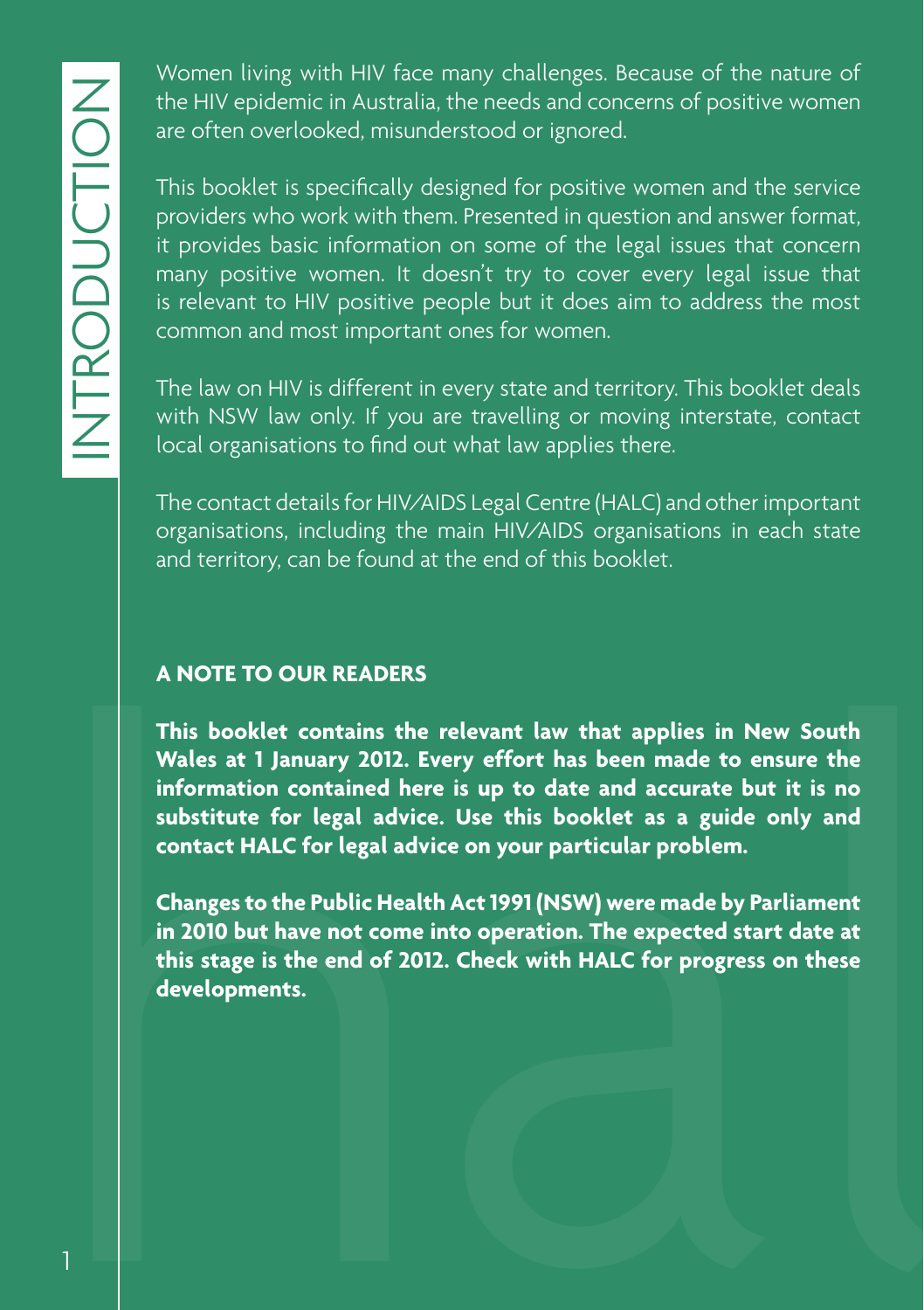# CARE AND TREATMENT

#### 1. When my HIV test results are positive, who is notified?

The lab that did the test must report the HIV positive result to the NSW Health Department, but your name and address are not given. The result is reported as a statistic. If the diagnosis is AIDS rather than HIV then your doctor must also do a report. Again, your name and address are not given.<sup>1</sup>

#### 2. What information should my doctor provide me with when I am first diagnosed?

The *Public Health Act 1991* (NSW) requires that your doctor provide you with the following information concerning your positive HIV status:

- the ways to minimise your risk of infecting others;
- the public health implications of your condition;
- that you need to inform sexual partners of your positive HIV status before having sex with them and obtain their voluntary consent to the risk of infection;
- a diagnosis and prognosis of your condition;
- $\bullet$  the treatment options available to you.<sup>2</sup>

#### 3. Will my doctor keep my HIV status confidential?

• the treatment options available to<br>
3. Will my doctor keep my HIV statu<br>
Yes, there are several laws that prote<br>
The *Public Health Act 1991* (NSW) i<br>
(including doctors) take all reasonab<br>
HIV status.<sup>3</sup> The exceptions Yes, there are several laws that protect the privacy of your medical information. The *Public Health Act 1991* (NSW) specifically requires that health care workers (including doctors) take all reasonable steps to safeguard information about your HIV status.<sup>3</sup> The exceptions are as follows:

- if you consent to the release of the information:<sup>4</sup>
- if a court orders it,<sup>5</sup> for example, that your details be provided to the NSW Health Department if it is believed that you are putting the health of others at risk;<sup>6</sup>
- a health care worker can provide your HIV information to another health care worker but only if it is needed in connection with your treatment;<sup>7</sup>
- if you are hospitalised and the professional staff at the hospital become aware of your HIV status, they are required to notify the hospital and the Health Department: <sup>8</sup>
- if a health care worker has good reason to believe that you are putting the health of others at risk, they can notify the Health Department.<sup>9</sup>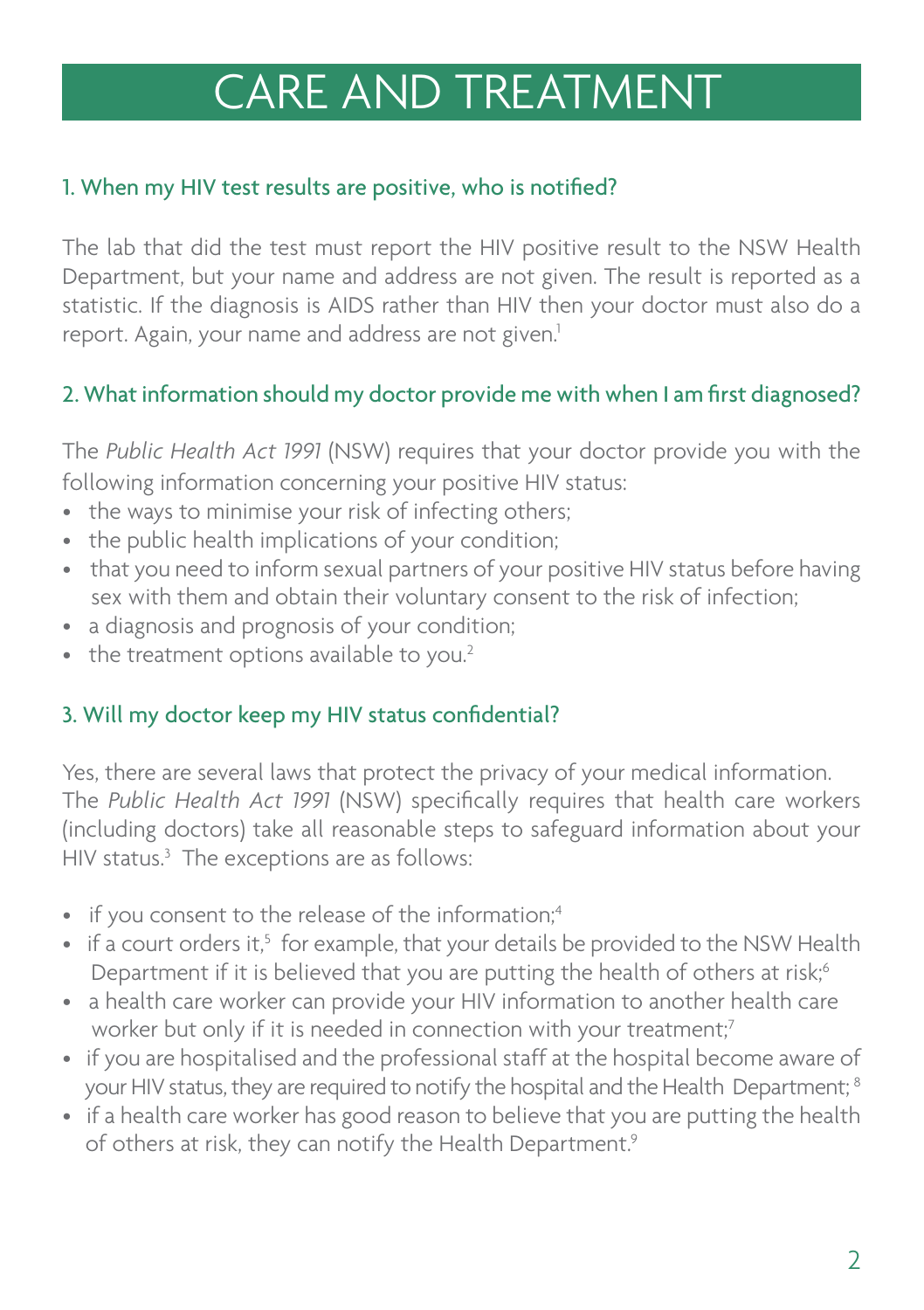status is a fine of up to \$5,500.<sup>10</sup> It applies not only to your doctor and other health care workers but also to any person who obtains information about your HIV status in the course of providing a service.<sup>11</sup>

The *Health Records and Information Privacy Act 2002* (NSW) also helps to protect your medical information from being misused. If the information is unlawfully used or not kept safe<sup>12</sup> you can make a complaint to the NSW Privacy Commissioner.<sup>13</sup> There is a six month time limit for lodging the complaint.<sup>14</sup>

Under this law, the penalty for unlawfully disclosing information about your HIV<br>status is a fine of up to \$5,500. <sup>®</sup> It applies not only to your doctor and other health<br>care workers but also to any person who obtains inf Private GPs are also subject to the *Privacy Act 1988* (Cth) 15 and must follow National Privacy Principles<sup>16</sup> in protecting your personal information. If their handling of your information breaches one of these principles you can make a complaint to the Commonwealth Privacy Commissioner.<sup>17</sup> There is a twelve month time limit for lodging the complaint.<sup>18</sup>

Unlawful disclosure of your HIV information may also amount to discrimination. So if you believe that information about your HIV status has not been kept private, do not delay in getting legal advice about your possible options. Contact HIV/AIDS Legal Centre (HALC).

#### 4. Do I have to tell my dentist, gynaecologist or other doctors and health care providers that I am HIV positive?

No. All health care workers (including dentists) are required to use safe work practices that minimise the risk of infection for all their patients regardless of what information they have about the patients' medical conditions.<sup>19</sup>

These infection control practices are called Standard Precautions and are based on the principle that all patients may have a transmissible disease. If these procedures are followed, there is an extremely low chance of cross infection. However, it may be wise to disclose your HIV status if there is a possibility that your HIV medications or related illnesses could affect the treatment you are given. If you are in doubt, consult your treating HIV specialist for advice.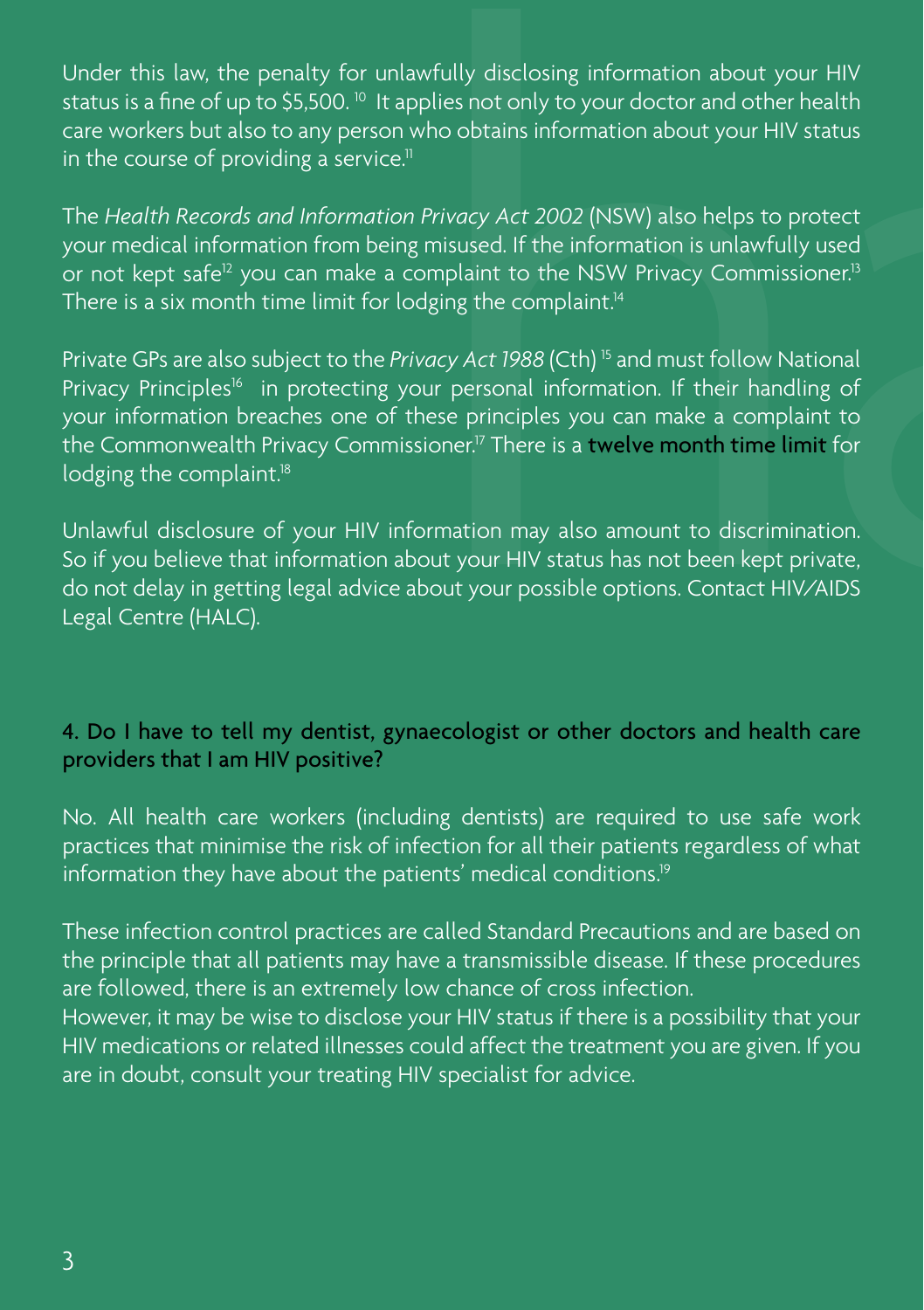#### 1. Do I have to tell my sexual partners that I am HIV positive?

Yes. Your HIV status does not prevent you from having a fulfilling and healthy sex life, but in NSW if you are HIV positive, you have a legal responsibility to try not to infect others. There are three main areas of law that deal with this responsibility: the *Public Health Act,* the *Crimes Act* and civil law.

#### Public Health Act

Under the *Public Health Act 1991* (NSW), if you are HIV positive, you are legally required to tell (disclose) your HIV status to a person **before** having sex with them.<sup>20</sup> You must not only tell your sexual partner but they must also voluntarily accept the risk. Sex includes any form of vaginal or anal intercourse or oral sex.

**SEX AND RELATIONSHIPS**<br>
1. Do I have to tell my sexual partners that I am HIV positive?<br>
Yes. Your HIV status does not prevent you from having a fulfilling and heal<br>
life, but in NSW if you are HIV positive, you have a le It is no defence that the other person should have asked about your HIV status, or that you used condoms or practised other safe sex methods. Nor is it a defence that the situation made it difficult for you to tell the other person, for example if you had casual sex. You are still required to disclose your HIV status. The penalty for not telling under the *Public Health Act* is a maximum fine of \$5.500.<sup>21</sup>

This also applies if you are a sex worker. Like all HIV positive people, the law requires that you tell your sexual partners of your HIV status.

If you are a sex worker and the owner or manager of the brothel where you work knows you are HIV positive and are not telling your clients, they can also be guilty of an offence under the *Public Health Act*.<sup>22</sup> The penalty for this offence is a maximum fine of \$5,500.

#### Crimes Act

Under the *Crimes Act 1900* (NSW), transmitting HIV is included in the crime of causing grievous bodily harm.23 If it is done intentionally, it carries a sentence of up to 25 years imprisonment.<sup>24</sup> If done recklessly, the sentence can be up to ten years  $imprisomment.<sup>25</sup>$  If done negligently (by an act or by failing to act) the sentence can be up to two years imprisonment.<sup>26</sup>

The law in this area is complex but if you fail to tell your sexual partner that you are HIV positive and they do become HIV positive, there can be serious consequences for you. To find out more, contact HIV/AIDS Legal Centre (HALC).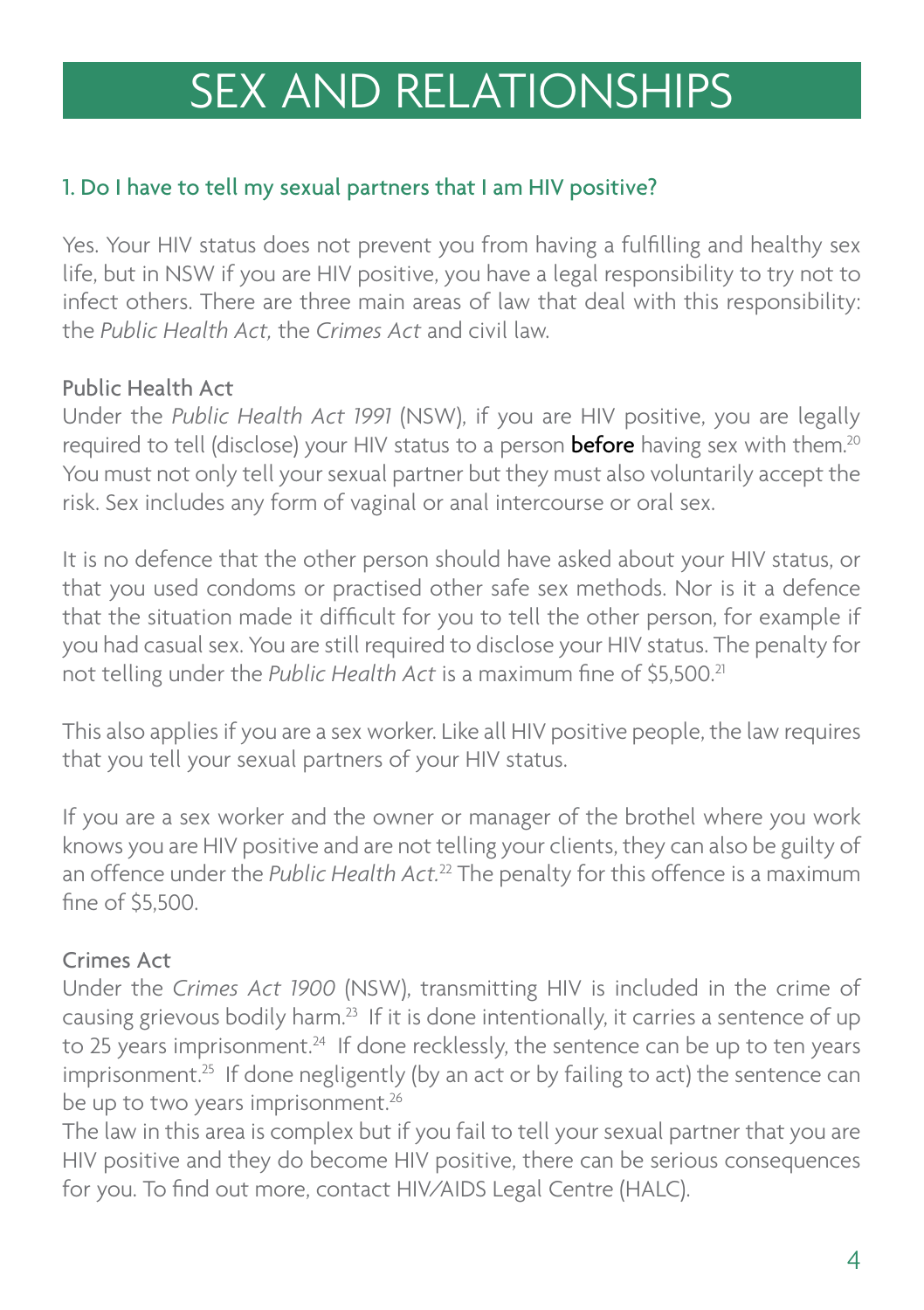#### **Civil Law**

In general, you have a legal responsibility to do all that is reasonable to protect your sexual partner from harm. Under civil law, if you infect them, they may sue you for damages for deliberately, negligently or recklessly infecting them. The law in this area is also complex. Get legal advice from HALC if you are concerned that you may be sued.

If your partner knows of your HIV status and understands the risk and voluntarily accepts it, it is unlikely that they could successfully sue you. Safe sex practices like using condoms may also be a defence if you are sued, or for offences under the *Crimes Act 1900* (NSW) (but not under the *Public Health Act 1991* (NSW)). However, it is difficult to predict the outcome of any particular set of circumstances as there is no conclusive case law in this area.

So, it is important that your sexual partner/s know of your HIV status, understand the risk and voluntarily agree to accept the risk. For more information about who and when you have to tell of your HIV status, read our booklet *Disclosing Your HIV Status: a Guide to Some of the Legal Issues.* 

#### 2. The person who infected me didn't tell me they were HIV positive. Can I take any legal action against them?

You have a number of options, such as having the person prosecuted or suing them for damages. However, you need to think very carefully first as it can often be very difficult for a court of law to determine what took place between sexual partners and it may become your word against theirs. Legal action can be a lengthy and stressful process and suing the other person can be expensive as well. If you win the case, they may not have the funds to pay. If you lose, you may have to pay their legal costs. So get legal advice from HALC before taking any action.

#### **Prosecution**

If you want the person to be prosecuted under the Crimes Act 1900 (NSW) for deliberately transmitting or attempting to transmit HIV or for recklessly or negligently causing grievous bodily harm,<sup>27</sup> you will need to attend a police station and make a statement. Then it is the police who prosecute the person, that is, charge them with the crime. After you have made a statement, the police will decide whether to investigate and then whether there is enough evidence to prosecute.

The police may be reluctant to prosecute and a court may be reluctant to convict because of problems with proof. If the person is charged, in order for them to be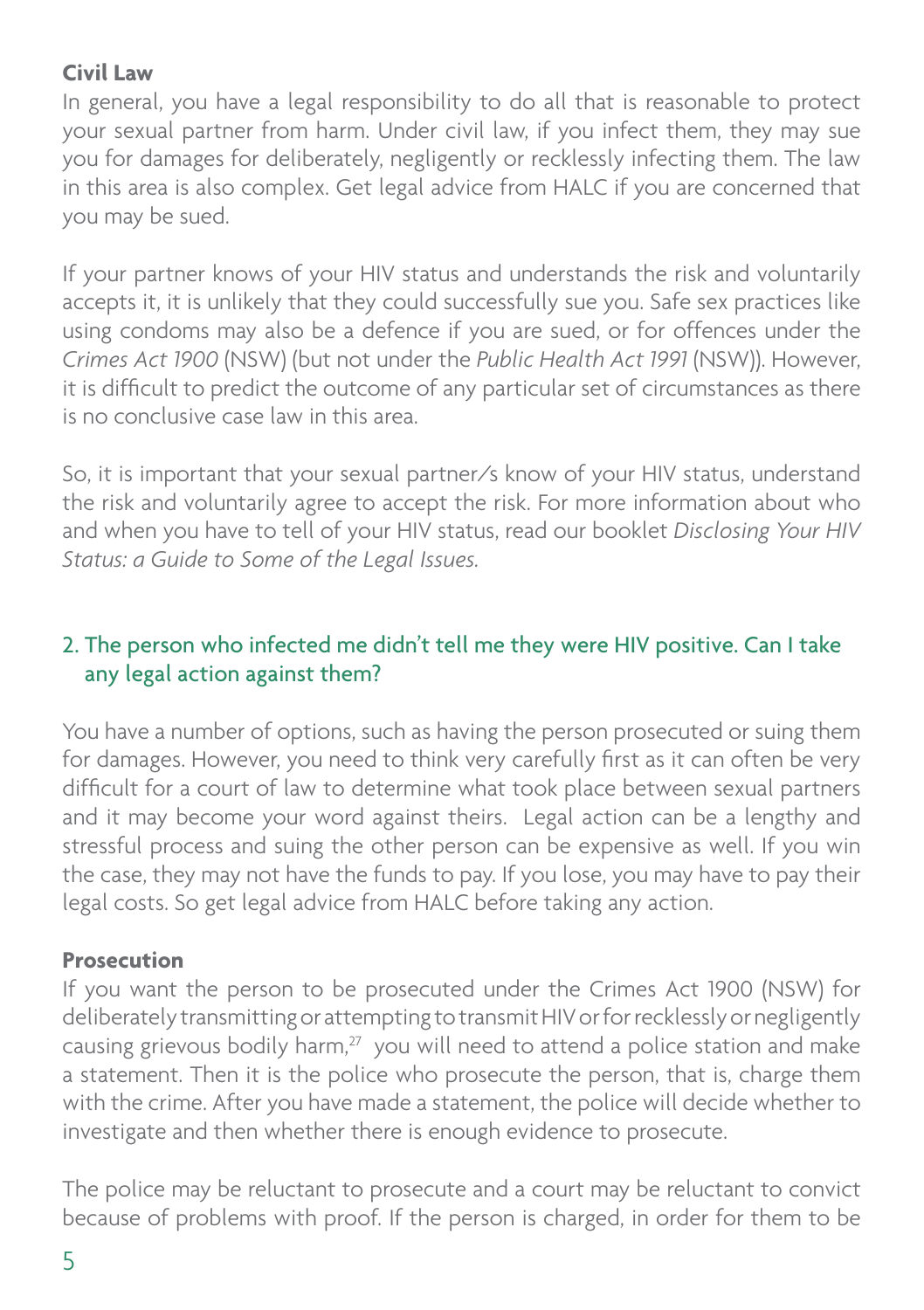convicted of the offence, the court must be satisfied beyond reasonable doubt that the person acted in a deliberate or reckless way in harming you. If the person is found guilty they may be imprisoned, or required to pay a fine or undertake community service.

The police may be reluctant to prosecute and a court may be reluctant to convict because of problems with proof. If the person is charged, in order for them to be convicted of the offence, the court must be satisfied beyond reasonable doubt that the person acted in a deliberate or reckless way in harming you. If the person is found guilty they may be imprisoned, or required to pay a fine or undertake community service.

#### **Suing under Civil Law**

A sexual partner has a responsibility to act in a way that doesn't harm you. If you want to bring your own legal action against them under civil law, that is, to sue them for compensation, you will need to prove that the harm you have suffered is a direct result of their actions.

Under civil law, you do not have to prove your case beyond reasonable doubt but rather that it is more probable than not. However, it may still be difficult to prove on the basis of probabilities that sex with that particular person caused your infection. The fact that HIV infection does not show up immediately in tests is also a complicating factor.

If you wish to sue, you must start your legal action within three years of the date of infection.28 The courts strictly enforce this rule, and exceptions are made only in rare circumstances. So do not delay in getting legal advice about a possible claim.

#### **Victim's Compensation Scheme**

sue, you must start your legal action within three years of the date<br>The courts strictly enforce this rule, and exceptions are made only in<br>reces. So do not delay in getting legal advice about a possible claim.<br>**ensation S** If you are the victim of a deliberate infection with HIV, for example where your sexual partner knew they were HIV positive and didn't tell you; or if you were infected as a result of a violent crime, like sexual assault, you may be able to claim Victim's Compensation.29 Counselling and support services may also be available through this scheme. If you wish to make a claim, you need to lodge your application within two years of the date of infection.<sup>30</sup> Although exceptions are sometimes made to this time limit (for example in child sexual assault cases), do not delay getting legal advice about your claim.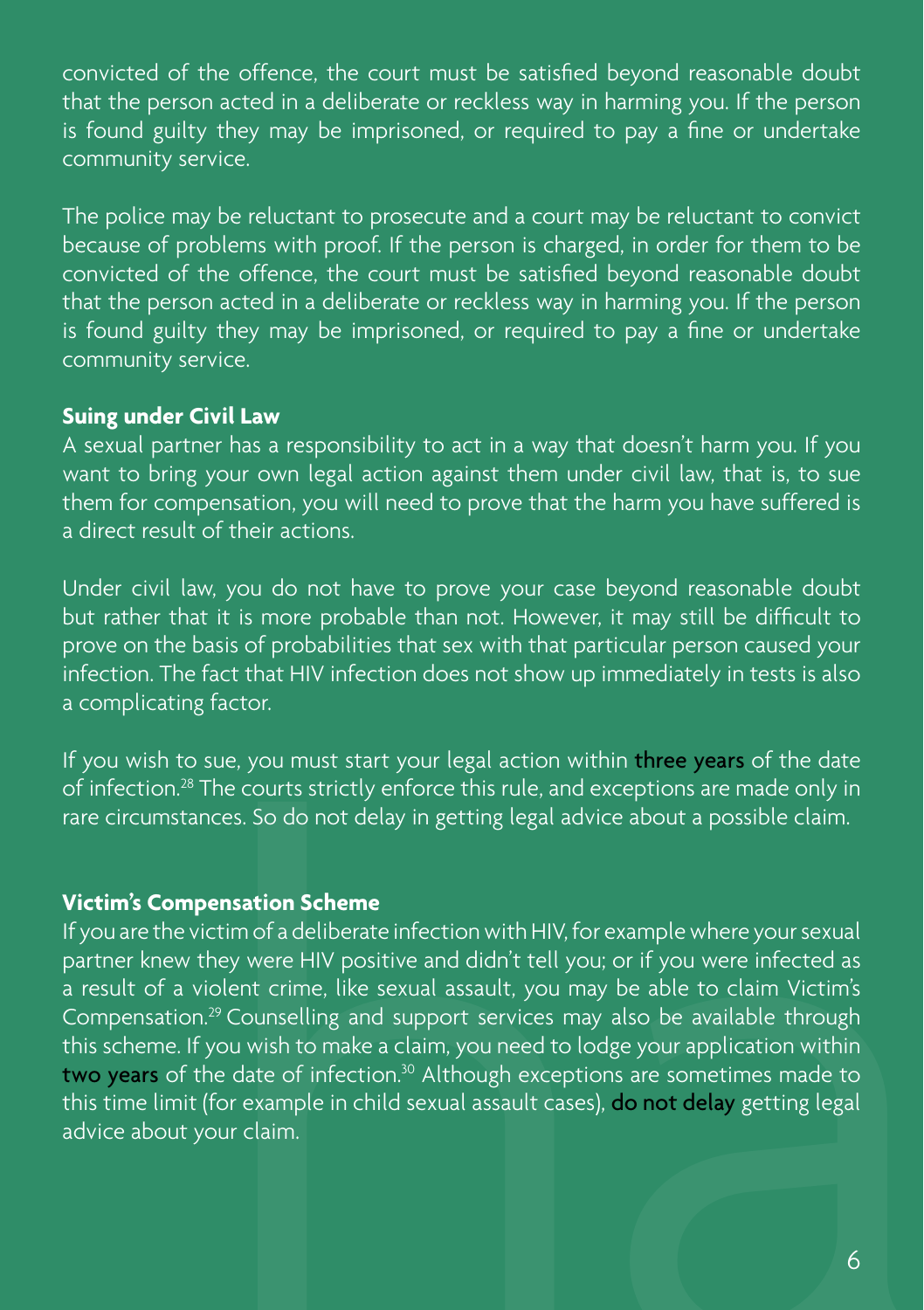#### 3. I am concerned that the person who infected me may be infecting others. what can I do?

If you are concerned that the person who infected you is behaving in a way that will infect others, you may want to report them to NSW Health, through your nearest Sexual Health Service. NSW Health has powers to require the person to undergo counselling and education to change their behaviour. 31 In extreme cases, the person may be supervised or detained under a Public Health Order. Your doctor or social worker can help you make the report to NSW Health.

#### 4. I am having unprotected sex and my partner doesn't know that I'm HIV positive. If I tell this to my health worker, are they required to take it further?

Yes. If you continue to have unprotected sex with your partner you risk infecting them and health workers have a duty under Public Health Regulations and NSW Health Policy Directives to take reasonable steps to protect any person at risk of  $inflection<sup>32</sup>$ 

Health care workers (including doctors, nurses, counsellors, social workers) are required to keep your medical information confidential and not disclose it to your partner without your consent.33

The Regulations and Policy Directives try to balance confidentiality and individual freedoms against the health risk to others. Ultimately, where there is risk of infection to another person, NSW Health will take careful action to prevent this. Where they believe you risk infecting others they will provide you with appropriate counselling, education and support to encourage you to inform your partner.

If necessary, where you continue to have sex with your partner without telling them that you are HIV positive, your health care worker can inform NSW Health and further action may be taken.<sup>34</sup> This can include a letter of warning, a case conference, a public health order that imposes conditions on your behaviour and, in an extreme case, detention.35

If you wish to tell your partner of your HIV status but are concerned about how they will react, talk it over with a counsellor first. They can help you with how to go about it.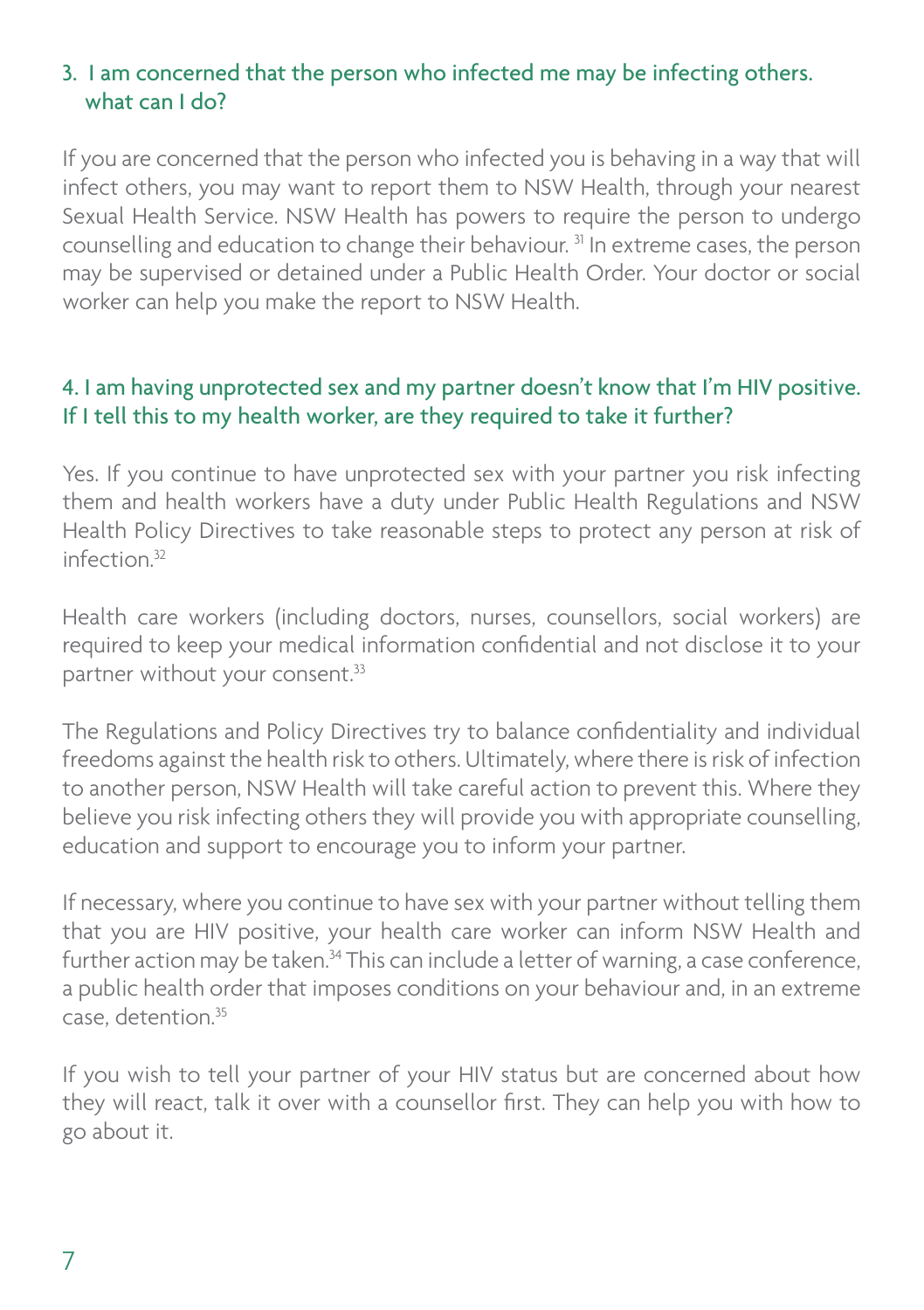5. I am a sex worker having unprotected sex with my clients without telling them that I am HIV positive. If I tell my health worker about this, are they required to take it further?

Yes. As in the previous question, health care workers must keep your medical information confidential but must also take reasonable steps to protect the public. Health care workers can disclose your information to NSW Health if they have reasonable grounds to believe that failing to provide the information could place the health of the public at risk.<sup>36</sup> This step is usually only taken as a last resort. NSW Health then has a range of options. They may offer you counselling and support in changing your risky behaviour. If the behaviour continues, they can apply for a court order that compels you to attend counselling; imposes certain conditions on your behaviour; gives you an official warning; or in extreme circumstances they can detain you.37 While court orders are not common, there are cases where they have been issued.

# PREGNANCY AND CHILDBIRTH

If you are considering having a baby or are already pregnant, read the booklet called Positive Pregnancy. It is produced by the Paediatric HIV Service at the Sydney Children's Hospital and tells you about HIV and pregnancy, the birth, treatment options and what support is available. You can get a copy of the booklet online or from your HIV specialist, obstetrician, antenatal clinic, ACON or directly from the Paediatric HIV Service.

#### 1. Does my HIV status prevent me from having fertility treatments?

No. The law in NSW does not prevent HIV positive women from accessing reproductive technology.38 Although individual doctors and clinics can make their own policies concerning access to and eligibility for treatments,<sup>39</sup> they are still subject to anti-discrimination laws.<sup>40</sup> This means they cannot refuse you treatment because you are HIV positive.<sup>41</sup> expectively the state of the state of the booklet online or profouns and what support is available. You can get a copy of the booklet online or from your HIV specialist, obstetrician, antenatal clinic, ACON or directly fro

If you are refused on the basis of your HIV status, get legal advice as soon as possible as to whether there are grounds to make a discrimination complaint. A twelve month time limit applies for lodging a complaint so do not delay getting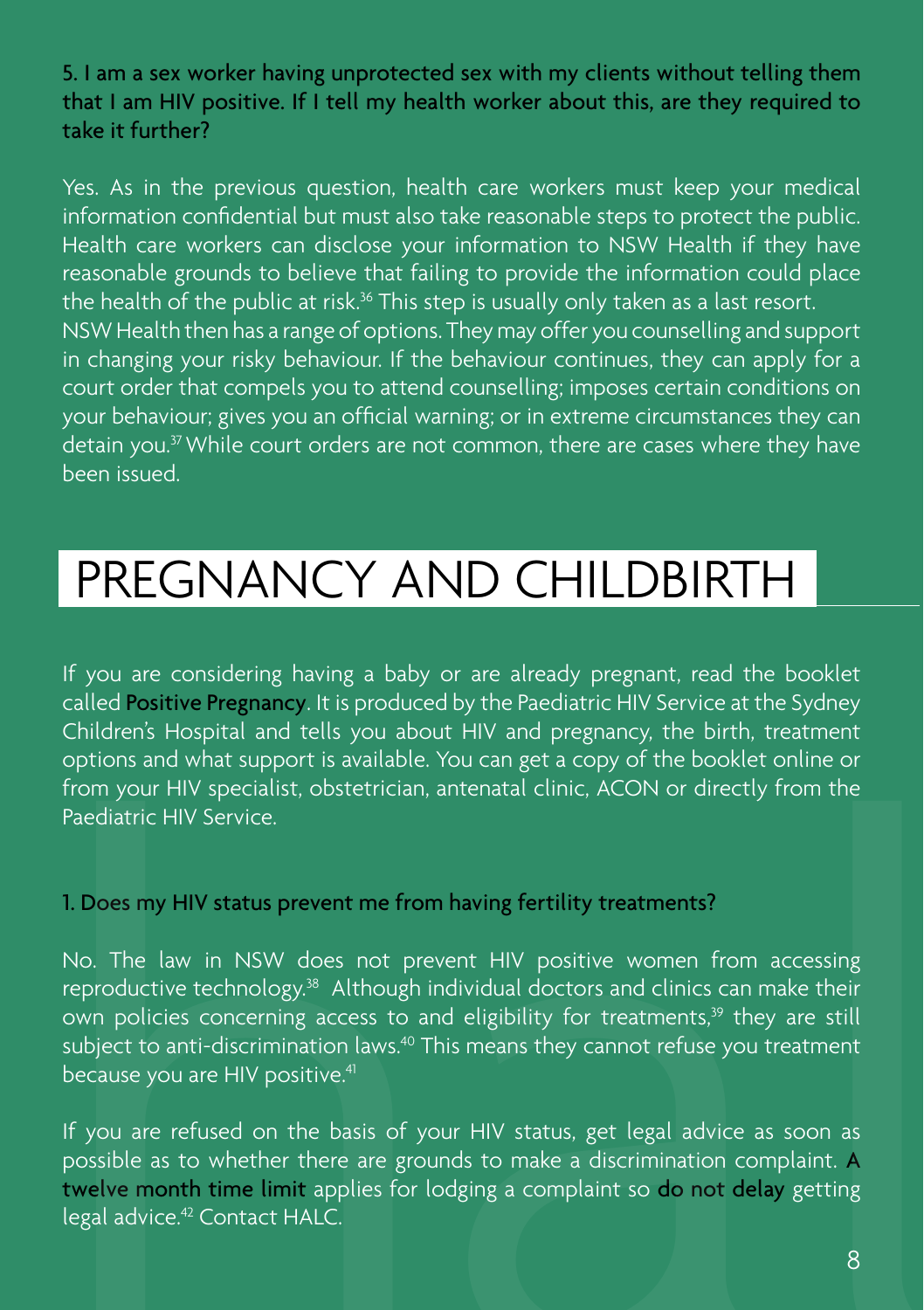#### 2. If I undergo fertility treatment will my HIV status be kept confidential by the assisted reproductive technology (art) clinic that I attend?

Yes. The clinic must comply with the *Health Records and Information Privacy Act 2002* (NSW)43 and the *Public Health Act 1991* (NSW)44 and cannot disclose your health information without your consent.

#### 3. When I have a baby, will I be reported to community services because I am HIV positive?

No. Being HIV positive is not enough reason on its own for you to be reported to Community Services (formerly known as DOCS). Community Services will only intervene if they are notified that a baby or child is at risk of being harmed or that an unborn child is at risk of harm after the birth. For example, if you were exposing the child to an unreasonable risk of HIV infection.

#### 4. During pregnancy, what are my rights about making decisions for my own and my baby's health?

4. During pregnancy, what are my rights about making decisions for my own and<br>my baby's health?<br>Until the child is born it has no legal rights of its own and, generally, you have the<br>right to make decisions about your own Until the child is born it has no legal rights of its own and, generally, you have the right to make decisions about your own body. However if you behave in a way that will threaten the health of the baby after he or she is born, for example, by increasing the risk that he or she will be born HIV positive, then the law has the power to prevent it.

There are several methods and treatments that reduce the risk of transmitting HIV from mother to child. Taking certain medications during the pregnancy can lower the risk and birth by Caesarean section may also be recommended if, for example, your viral load is high. After the birth, avoiding breastfeeding and giving the baby a 4-6 week course of antiviral treatment greatly reduces the risk of HIV transmission.

Under the *Children and Young Persons (Care and Protection) Act 1998* (NSW), if a health care worker has reasonable grounds to suspect that your unborn child has an increased risk of harm because you are refusing treatments that are recommended to reduce the baby's risk of HIV infection, then the worker may report the matter to Community Services.45

#### 5. What happens if a report is made to community services that I am exposing my unborn child to unreasonable risk of infection?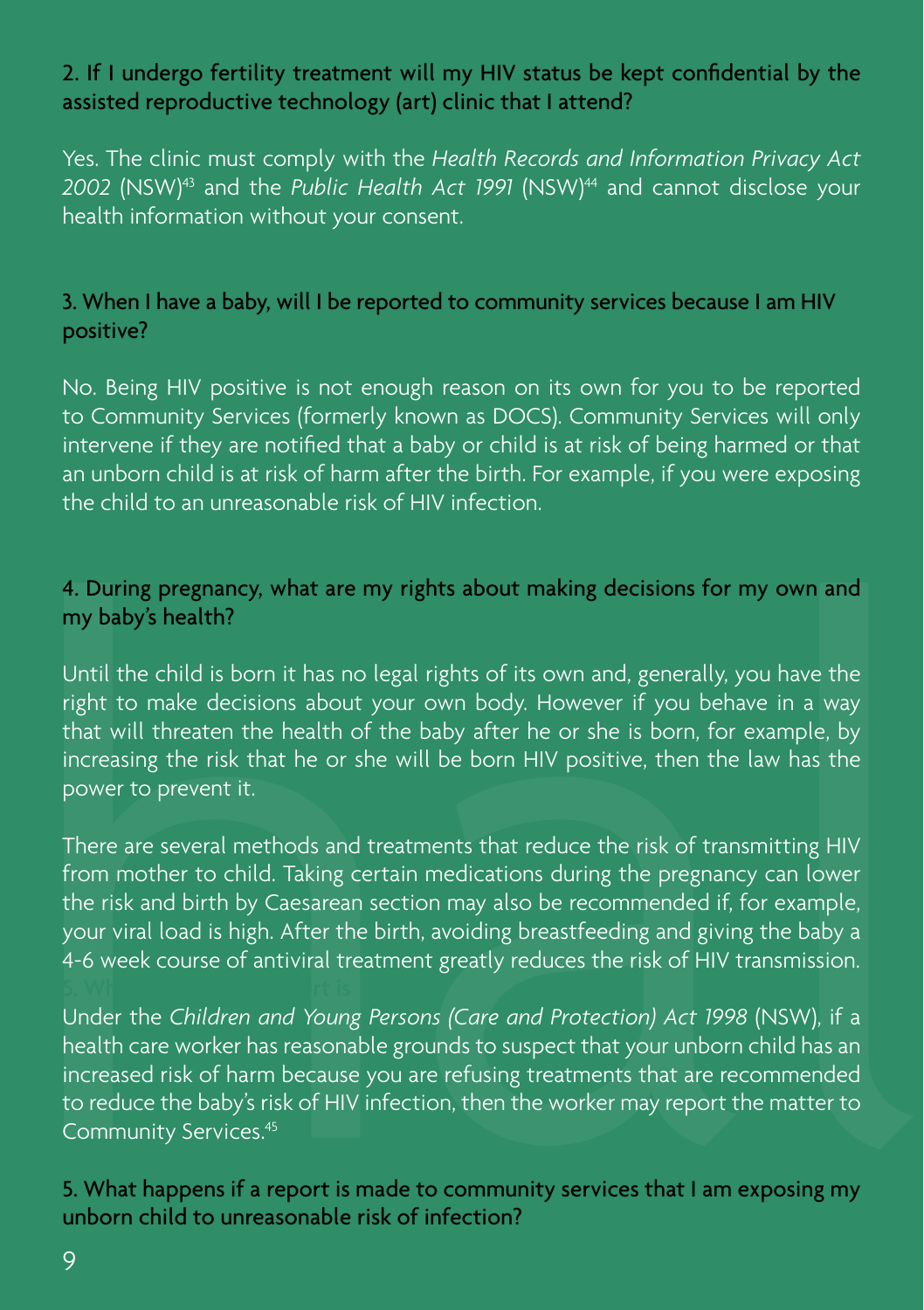Any interested person can make a report to Community Services if they believe a child (including an unborn child)<sup>46</sup> is at risk of significant harm.<sup>47</sup>

If you unreasonably refuse treatments during pregnancy or act in other ways that may increase the risk of transmitting HIV to the child once it is born, then an interested person might believe that you are risking the health of the child and contact Community Services.

Once a notification is made, an assessment is made of the risk.48 Usually, a Community Services caseworker will speak with you, your family and the health workers involved in your care.

After the assessment is made, Community Services will decide how best to proceed. This may include providing you with extra support during the pregnancy, making a care plan or supervising you and your child after the birth.<sup>49</sup>

Community Services can also apply to the court for orders but this should only be done as a last resort.50 Cases like this are extremely rare but they do show that the court can and will intervene to protect the child. Where the court has intervened, the mother has never been ordered to take anti-viral treatments against her will.

In the 1999 case of *Re: Baby A,* the NSW Supreme Court made an order preventing the mother from breastfeeding her child because of the increased risk of the child becoming HIV positive if breastfed.<sup>51</sup>

Community Services can also app<br>done as a last resort.<sup>50</sup> Cases like<br>court can and will intervene to pi<br>the mother has never been ordered<br>In the 1999 case of Re: Baby A, the<br>the mother from breastfeeding ha<br>becoming HIV In the 2006 case of *Re: Elm,* the mother stopped taking anti-viral medication during her pregnancy, refused to have a Caesarean birth and would not agree to the baby having anti-viral medication.<sup>52</sup> In that case, the NSW Supreme Court ordered the Department of Community Services (or DOCS, as it was then known), to have 'care responsibility' for the baby,<sup>53</sup> and authorised doctors to give the child anti-viral treatment after birth.<sup>54</sup> The court also ordered that the mother be prevented from breastfeeding and prevented from removing the child from the hospital until she received written consent from Community Services.

If Community Services becomes involved in your pregnancy, it is very important that your own needs be heard and that your rights be protected. Contact HALC for legal support in your dealings with Community Services or get legal advice from a lawyer or legal centre experienced in family and child protection law, such as Women's Legal Services NSW. If you identify as an Aboriginal or Torres Strait Islander you can also contact Wirringa Baiya Women's Legal Centre or the Indigenous Women's Legal Contact Line at Women's Legal Services NSW.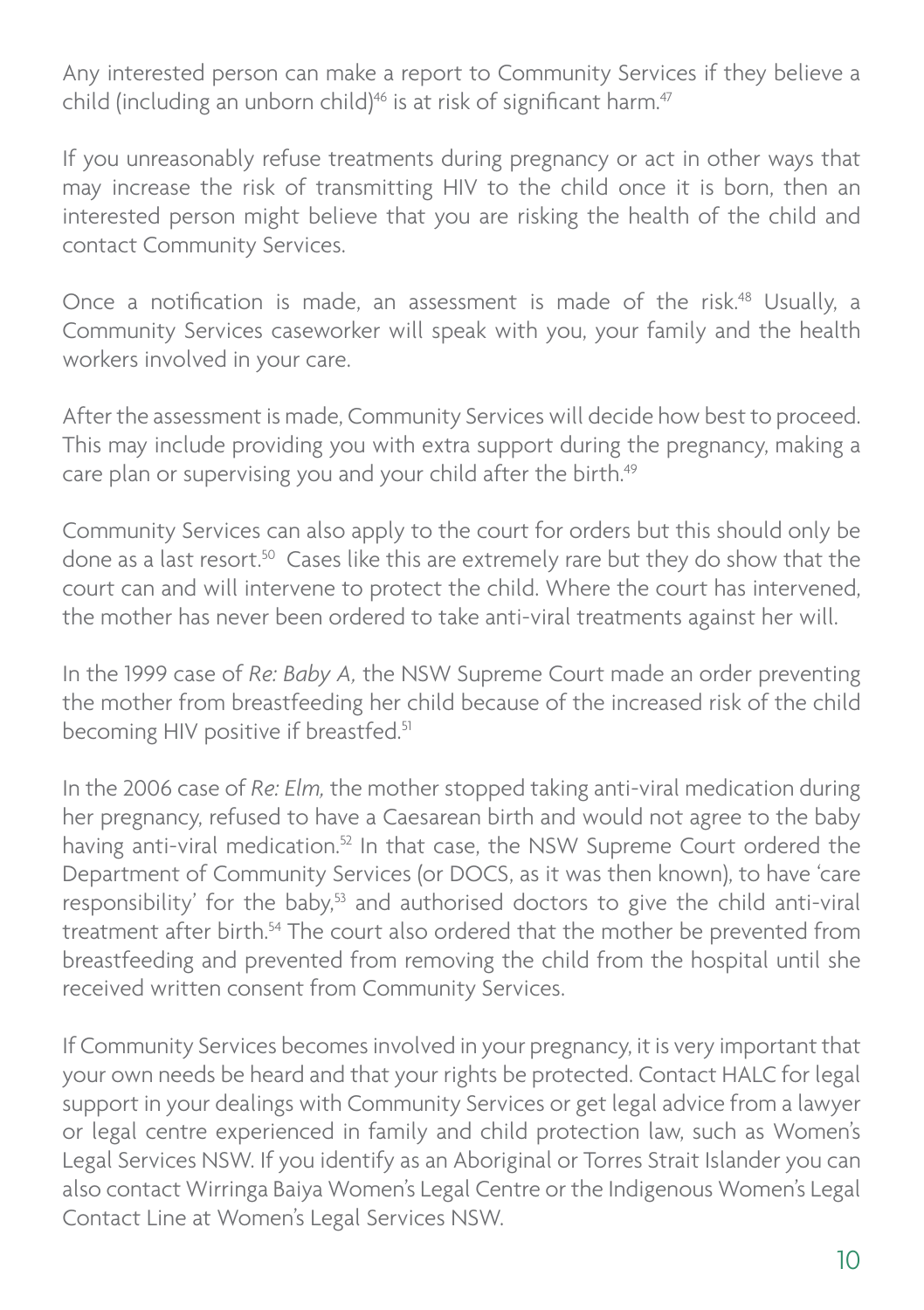#### 6. Can my child sue me if he or she is born HIV positive?

Although it is legally possible that your child could sue you, it is unlikely that this will happen. There are no cases in NSW of HIV positive children suing their mothers because they were born HIV positive.

As a parent, you have a general legal responsibility to care for your child and not harm them. If you do all that is reasonable to prevent the transmission of HIV to your child, then you have not breached this legal duty and it is unlikely that your child could successfully sue you. me if he or she is born HIV positive?<br>
possible that your child could sue you, it is unlikely that this<br>
e no cases in NSW of HIV positive children suing their mothers<br>
orn HIV positive.<br>
e a general legal responsibility t

#### 1. Do I have to tell my child's school, pre-school or childcare centre about my own or my child's HIV status?

No. There is no law requiring you to tell school staff, management or other students about your or your child's HIV status. In some instances, however, it may be beneficial for your child that their school or childcare facility knows of any health issues that may affect their attendance or performance.

We advise that you think very carefully before telling the school or childcare centre about your own or your child's HIV status. Discuss it first with a counsellor or social worker. If you do decide to inform the school or childcare facility, a social worker can help you ensure that the appropriate members of staff are involved; that only the necessary information is given; and that any concerns of the school are directly addressed.

#### 2. If I tell them, will it be kept confidential?

The *Public Health Act 1991* (NSW) requires that all service providers, including schools, kindergartens, pre-schools and childcare facilities, keep information about a person's HIV status confidential.<sup>55</sup> Under this law, the penalty for failing to take all reasonable steps to prevent disclosure of the information to another person is a fine of up to \$5,500.<sup>56</sup> For a list of the exceptions to this law, see answer to Question 3 in the section *Care and Treatment* in this booklet.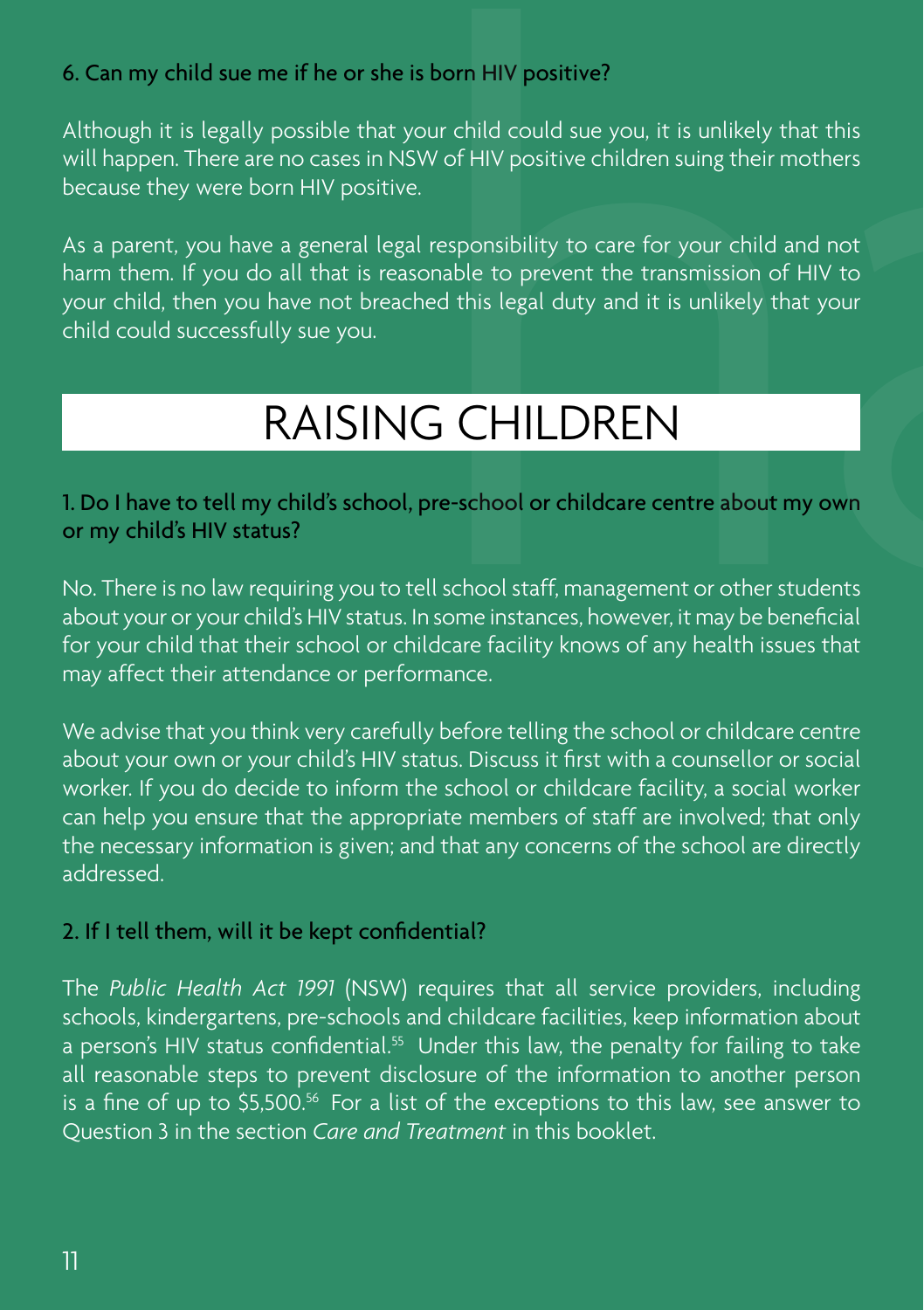public and private organisations that collect, hold or use health information must abide by specified health privacy principles.<sup>57</sup> If the school or childcare service breaches one of these principles, you may make a complaint to the NSW Privacy Commissioner<sup>58</sup>

Unlawful disclosure of information about your HIV status may also amount to discrimination. So if you are concerned that your HIV information is not being kept private, contact HALC for advice and assistance. A complaint to the NSW Privacy Commissioner must be made within six months, so do not delay getting legal advice.59

#### 3. Can my child be excluded from the school or from any activities because of my or my child's HIV status?

The *Health Records and Information Privacy Act 2002* (NSW) also requires that public and private organisations that collect, hold or use health information must abide by specified health privacy principles<sup>5</sup> <sup>1</sup>ff the sc No. Children who are HIV positive or who have positive parents can participate fully at school, pre-school or in childcare. It is against the law for the school or childcare service to discriminate against your child because of your or your child's HIV status. Both the *Anti-Discrimination Act 1977* (NSW) and the *Disability Discrimination Act 1992* (Cth) make it unlawful to discriminate, at the time of enrolment or afterwards, on the grounds of a disability.<sup>60</sup>

If your child is denied access to a childcare service or an educational activity because of their or your HIV status, you may wish to consider making a complaint under the Anti-Discrimination or Disability Discrimination laws.<sup>61</sup> You may also wish to lodge a complaint with the NSW Ombudsman, and if the service is operated by your local council, you may make a complaint to the council.

The law on discrimination is complex. If you feel that there has been discrimination against you or your child because of your or their HIV status, contact HALC for advice about a possible complaint. There is a **twelve month** time limit for lodging a discrimination complaint so **do not delay** getting legal advice.

#### 4. My partner and I are raising our child together. If we separate, will my HIV status be relevant in any family law proceedings regarding arrangements for our child?

Under the *Family Law Act 1975* (Cth), the key issue that the court considers when making decisions about parenting arrangements is 'what is in the best interests of the child'.<sup>62</sup> To determine this, the court will look at a number of factors.<sup>63</sup>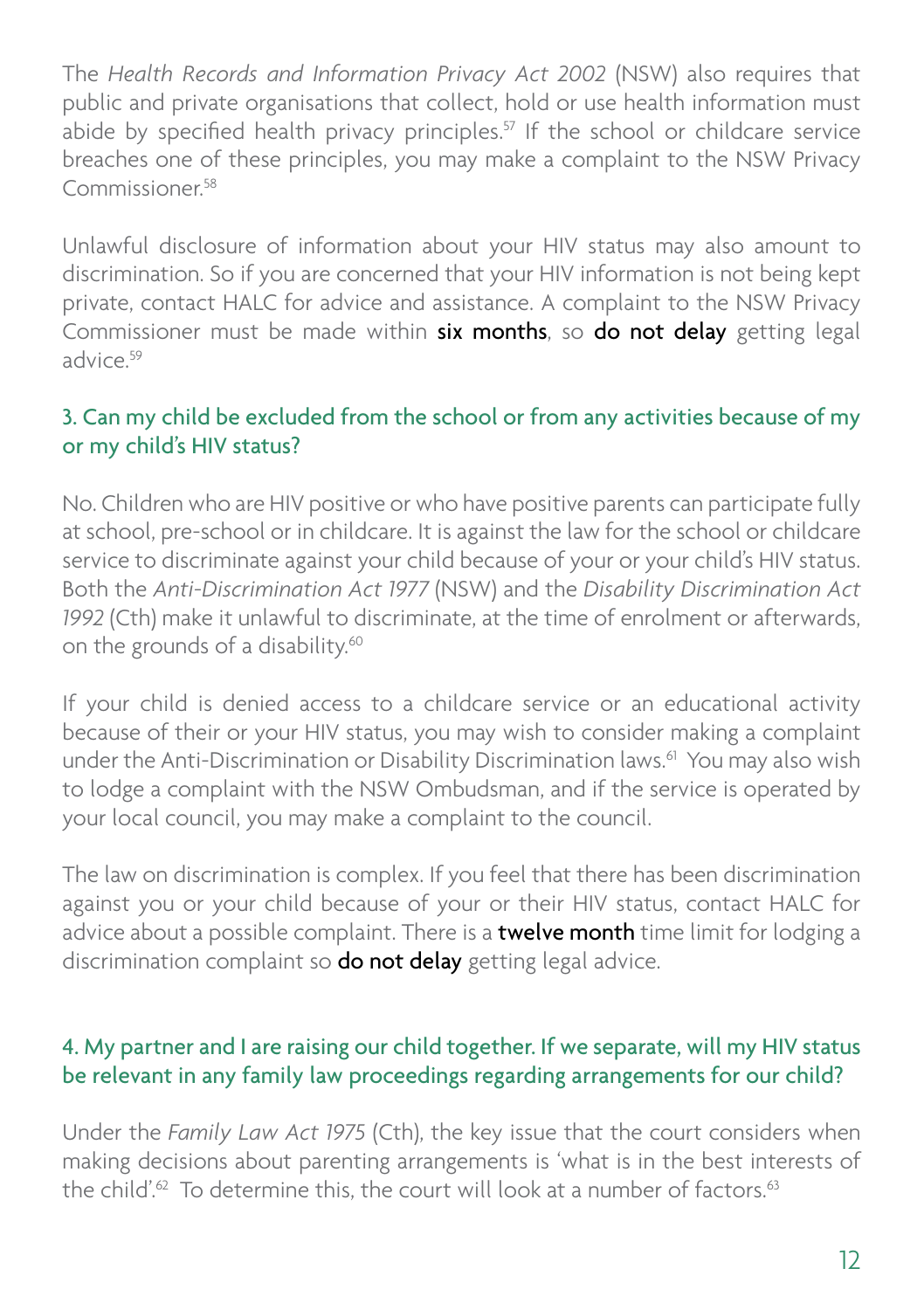The main factors are the need for the child to have a meaningful relationship with both parents and the need for the child to be protected from harm from abuse, neglect or family violence.<sup>64</sup> Additional factors include each parent's capacity to provide for the child's needs.65

Any medical issues that affect your ability to parent may be considered a factor in deciding care arrangements. However, there is no general requirement that you disclose your HIV status in family law proceedings. If your HIV status does become an issue in the proceedings, make sure the court has the details of any support arrangements you have in place that help you with the care of the child.<sup>66</sup>

For information about family law, read the booklet *Women and Family Law* from Women's Legal Services NSW. Their contact details are at the end of this booklet.

#### 5. What could happen if I refuse to give my HIV positive child the recommended medications or treatment?

If a health worker believes that your HIV positive child is at risk of significant harm because you are refusing them the recommended HIV treatments or medications, the health worker has a duty to report the matter to Community Services (formerly known as DOCS).<sup>67</sup>

When a report is made, Community Services will investigate and assess<sup>68</sup> whether your child is at risk because he or she is not receiving the necessary medical care.<sup>69</sup> A Community Services officer will speak with you and may also talk to your child's doctor.<sup>70</sup>

Once an assessment is made that a child is at risk, there are a range of actions that Community Services can take.<sup>71</sup> These include:

- arranging for support services to help you with the medical care of your child;
- developing a care plan;
- developing a parent responsibility contract that contains certain conditions that you will need to fulfil;
- exercising emergency care powers that may include removal of the child;
- seeking care orders from the Children's Court.

Although the more serious actions should only be taken in exceptional circumstances and as a last resort, Community Services has wide powers where children are considered to be at risk.

If Community Services becomes involved, get legal advice as soon as possible.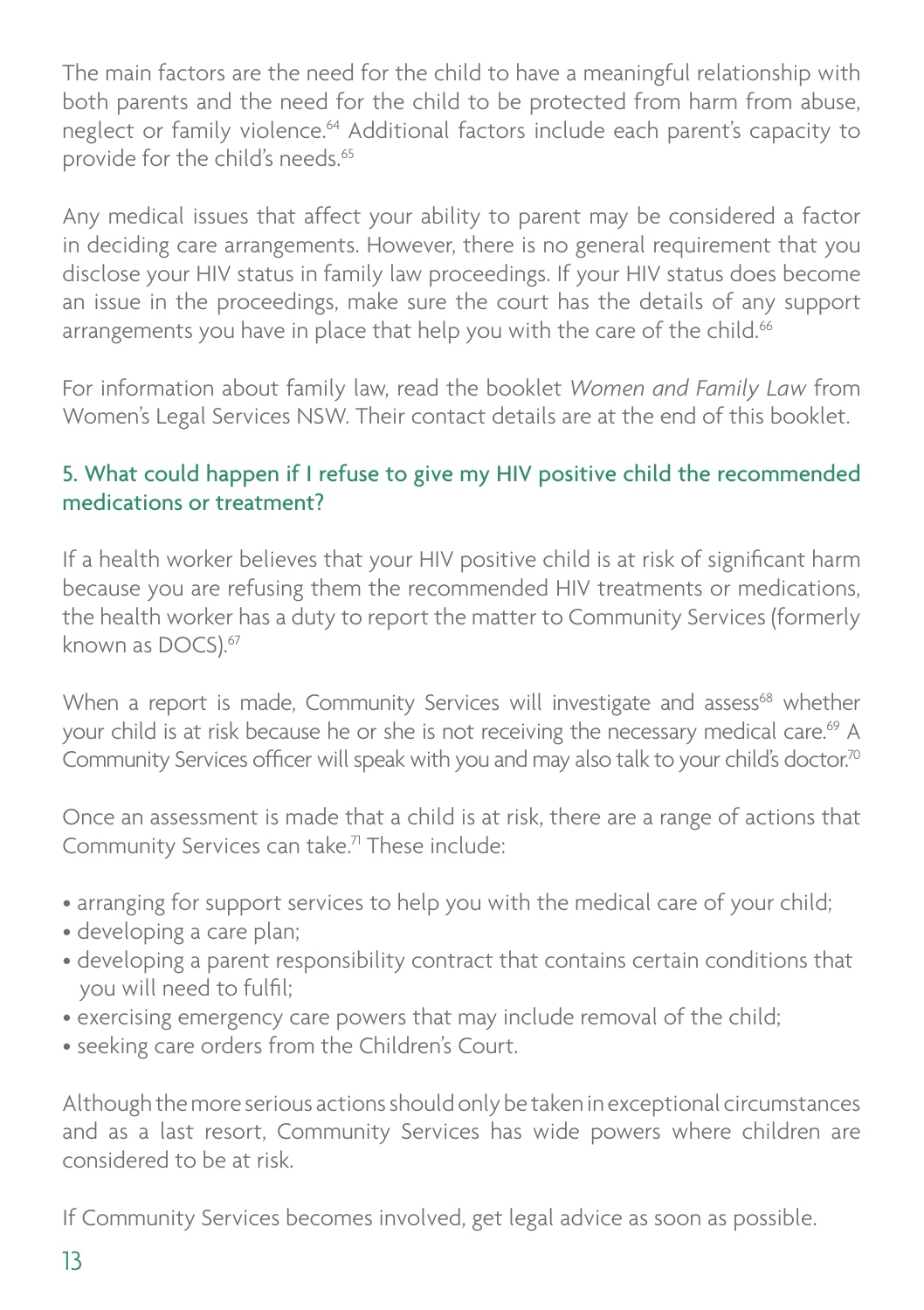Contact HALC or a lawyer or legal centre with experience in family and child protection law, such as Women's Legal Services NSW. If you identify as an Aboriginal or Torres Strait Islander, you can also contact Wirringa Baiya Aboriginal Women's Legal Centre or the Indigenous Women's Legal Contact Line at Women's Legal Services NSW.

#### 6. I am raising my children alone. What happens if i'm not well enough to care for them for a short period?

Friends and family may be able to help in the short term when you aren't well. For a longer period of care by a non-relative, you may wish to make a more formal, legally recognised arrangement, such as a parenting order from the Family Court or a care plan made with Community Services. These arrangements are discussed more fully in the next question but be sure to get legal advice about the best way to proceed. If family and friends are unable to help you in the short term, you can voluntarily place your child with Community Services in temporary care. This gives Community Services the care responsibility for your child for a period of three months.<sup>72</sup>

A temporary care arrangement can only be made with your consent<sup>73</sup> (where you are well enough to consent) and it must give consideration to plans for restoring the child to you.<sup>74</sup> During this time you can request the arrangement be terminated at any time. $5<sup>75</sup>$ 

At the end of three months, Community Services may renew the arrangement for a further three months.<sup>76</sup> If a temporary care arrangement has been in place for at least six of the previous twelve months another temporary care arrangement cannot be made and Community Services may pursue a longer-term option.<sup>77</sup>

A for the momentum, contained the momentum of the momentum of the momentum of the moment and further these months.<sup>74</sup> If a temporary care arrangement has been in place for at least six of the previous twelve months anothe Before entering any temporary care arrangement, get legal advice about your options. Contact HALC or a lawyer or legal centre with experience in child protection law, such as Women's Legal Services NSW. If you identify as an Aboriginal or Torres Strait Islander, then you can also contact Wirringa Baiya Aboriginal Women's Legal Centre or the Indigenous Women's Legal Contact Line at Women's Legal Services NSW.

#### 7. What happens if I'm not well enough to care for my child long-term?

For greater peace of mind, you may need to formalise any long-term arrangements regarding the care of your child. This may be done in the following ways.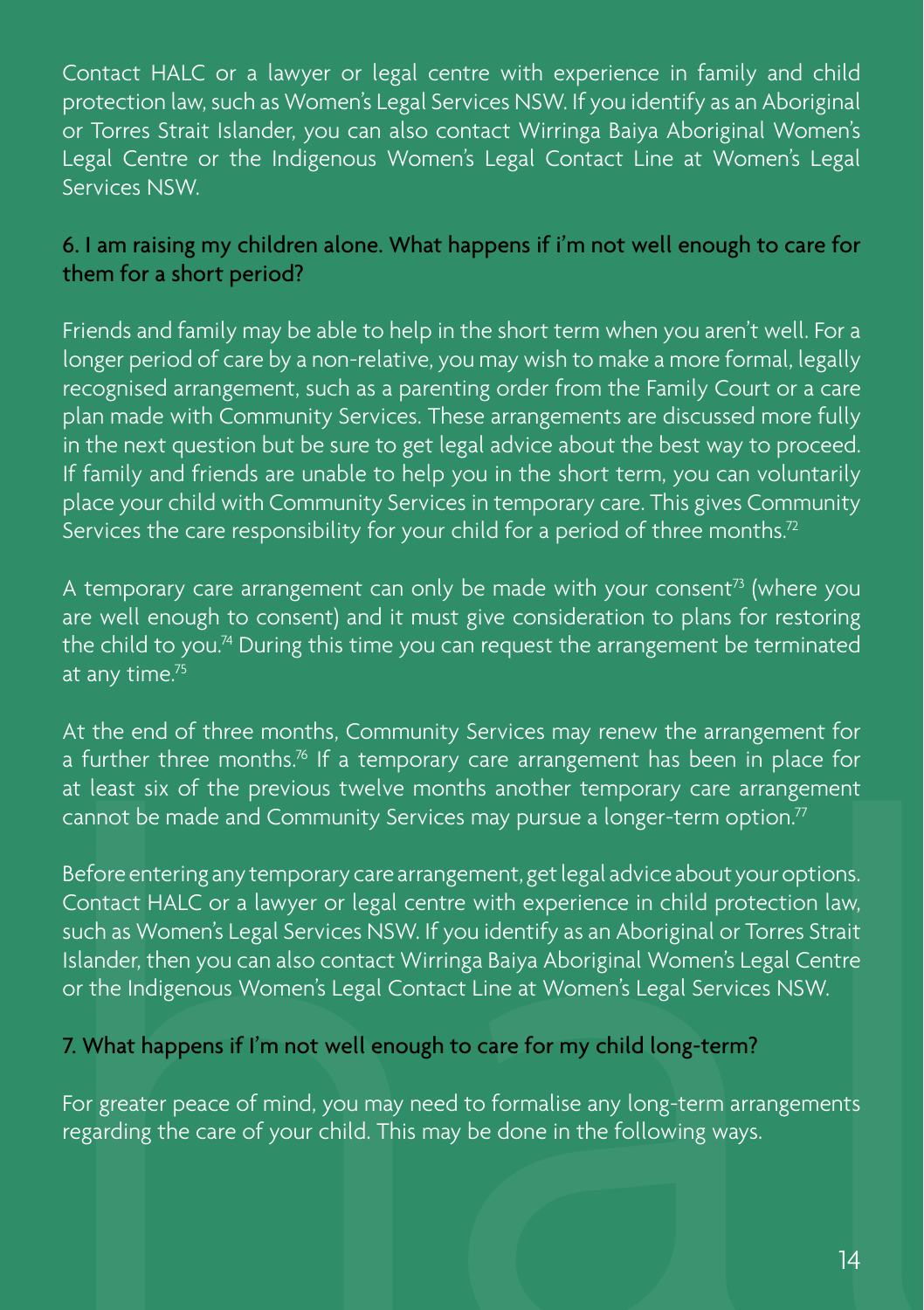#### Parenting Order under the Family Law Act 1975

You or any person who has an interest in your child's welfare can apply to the Family Court for a parenting order that sets out matters such as who the child lives with, who the child spends time with, and who can make decisions about the child's future.78 Under parenting orders the responsibilities can be shared. For example, you may wish to keep some responsibility for long term decisions concerning the child, even though the child lives with someone else.

In deciding whether to grant the parenting order, the court must regard the child's best interests as the most important consideration.79 Factors that are relevant to the best interests of the child include protecting them from harm, ensuring they receive proper parenting, and protecting their right to enjoy and maintain a connection with their culture. The court will also consider the child's wishes, their relationship with others and the capacity of relevant others to care for the child.<sup>80</sup>

#### Care Arrangements with Community Services

If you are unable to care for your child, Community Services may become involved. If Community Services decide that your child is in need of care and protection, there are a range of actions that may be taken.<sup>81</sup> Community Services may:

- provide and arrange for support services for you and your child;
- develop a care plan with you to meet your and your child's needs;
- develop a parent responsibility contract;
- exercise emergency protection powers to ensure the protection of the child; this may include removal of the child, for example where there are fears for the child's safety;
- seek appropriate orders from the Children's Court, including a care order.

If Community Services become involved, it is very important that you have support and assistance regarding any decisions that are made concerning the care of your child. Contact HALC or a lawyer or legal centre with experience in parenting law such as Women's Legal Services NSW. If you identify as Aboriginal or Torres Strait Islander you can also contact Wirringa Baiya Aboriginal Women's Legal Centre or the Indigenous Women's Legal Contact Line at Women's Legal Services NSW. Contact details are at the end of this booklet.

## Adoption

Adoption permanently transfers all legal parental rights and responsibilities from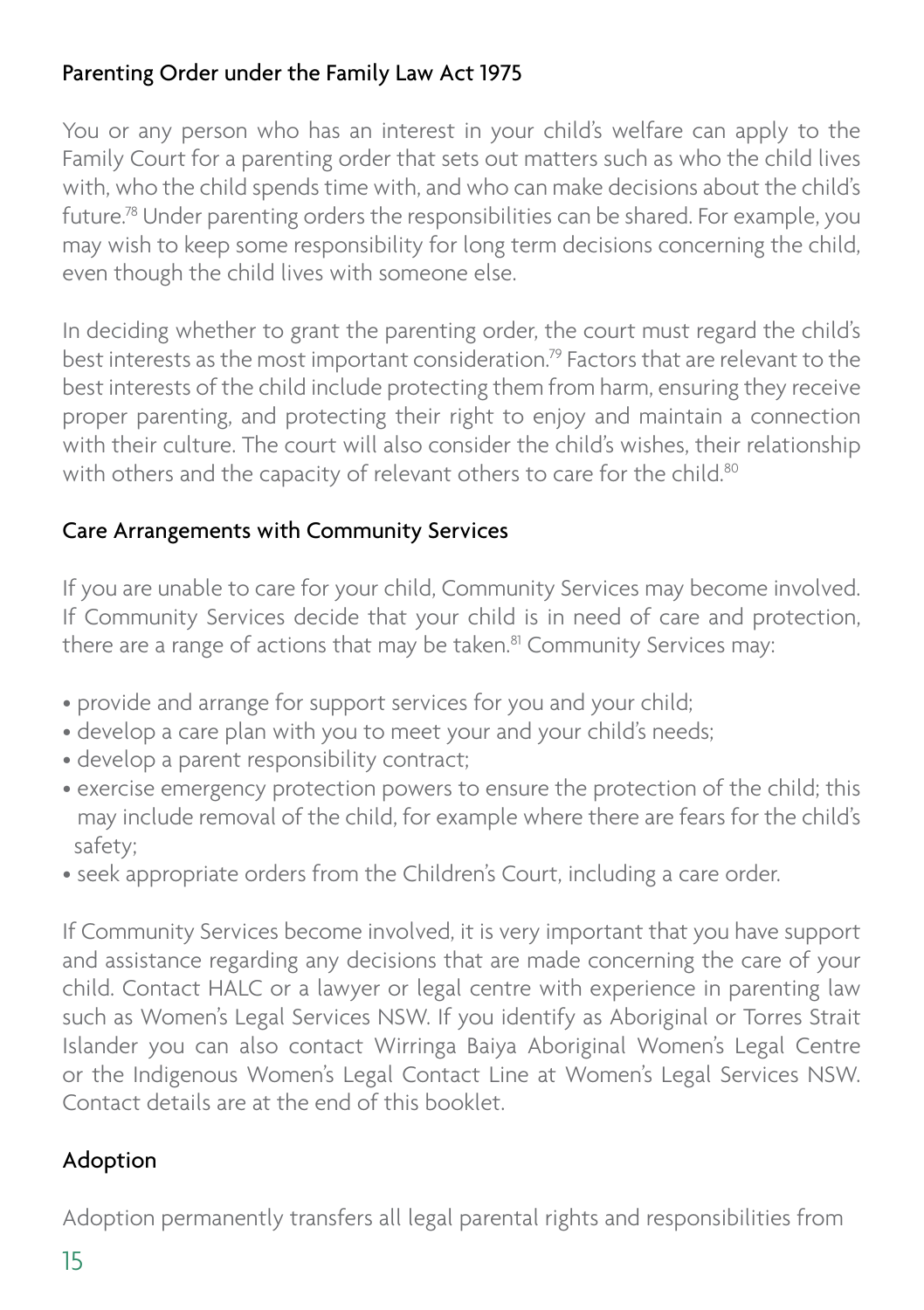the child's birth parents to the adoptive parents. It is given effect by an adoption order made by the NSW Supreme Court.

Recent changes to the *Adoption Act 2000* (NSW) make it easier for a step-parent or relative to adopt.82 Aboriginal and Torres Strait Islander communities and agencies also have a greater role in the adoption process of Aboriginal and Torres Strait Islander children.

For an adoption order to be granted:

- there must be a written report from either Community Services, an approved adoption assessor or an accredited adoption service;<sup>83</sup>
- in most cases, the birth parents must consent to the adoption;<sup>84</sup>
- if the child is an Aboriginal or Torres Strait Islander, specific placement principles must be applied which give placement preference to the child's Aboriginal or Torres Strait Islander community;<sup>85</sup>
- if the child is not an Aboriginal or Torres Strait Islander, their culture, any disability, language and religion must be taken into account; and as far as possible, the child's given name, identity, language and cultural and religious ties should be preserved. 86

The court must also be satisfied, among other things, that:

- the adoption order is in the best interests of the child;
- in light of the child's age and understanding, their wishes and feelings about the adoption have been sought and taken into account;
- the adoption is preferable to other action that could be taken, for example a parenting order made under the *Family Law Act 1975* (Cth) or a care order made under the *Children and Young Persons (Care and Protection) Act 1998* (NSW).87

#### 8. What care arrangements can I make for my children, in case I die while they are still young?

All people should make a Will. Whilst the main purpose of a Will is usually to distribute your property, you can also include in it your wishes for the future care of your children. Although a court is not bound by your Will when determining care arrangements for your children, the court will definitely take into consideration the wishes you express in it.

For more information and advice about Wills, guardianship and Powers of Attorney, contact HALC.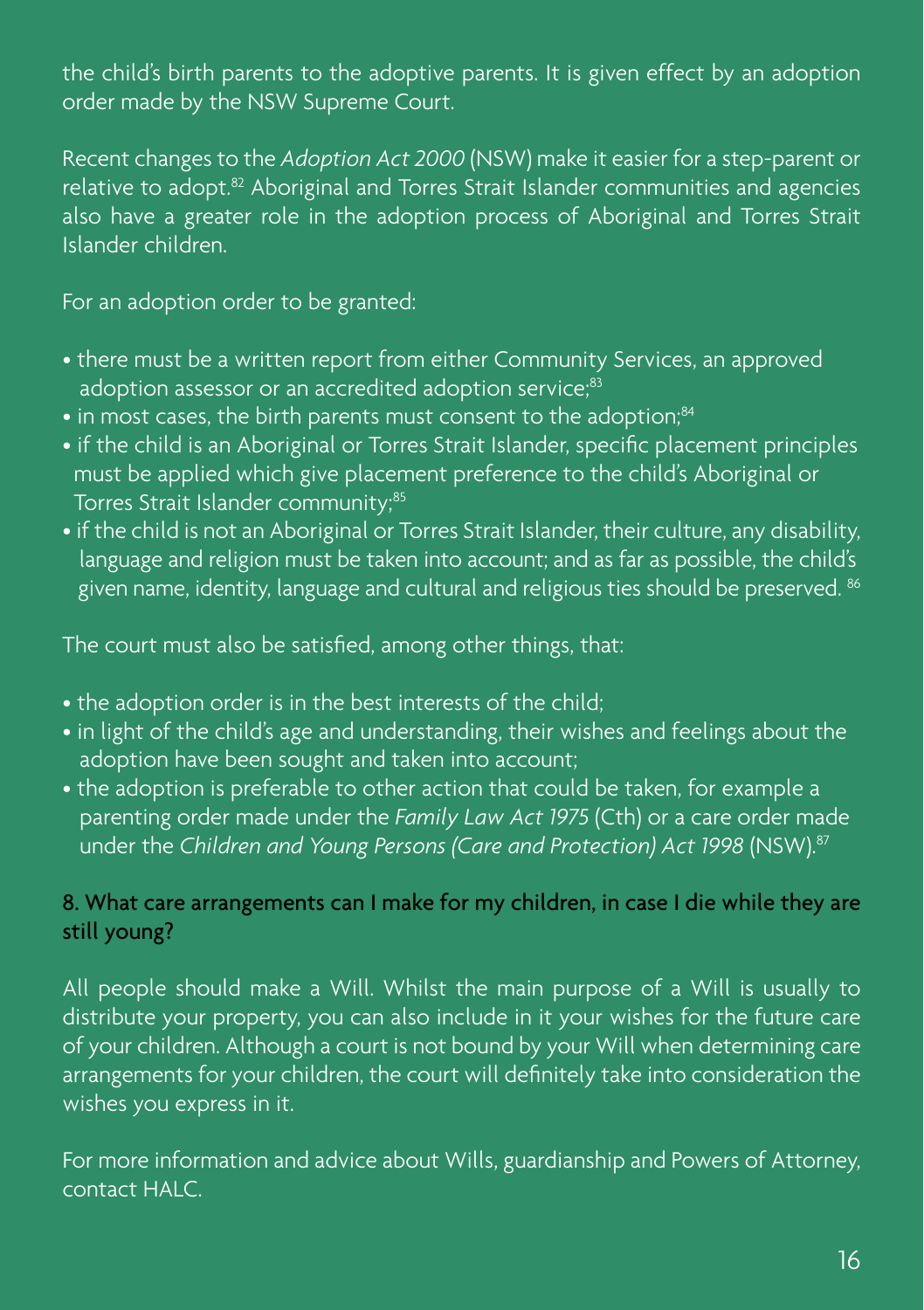#### 1. Sometimes my partner gets angry and abuses me for being HIV positive. What can I do?

**FAMILY VIOLENCE**<br>
ther gets angry and abuses me for being HIV positive. What<br>
bly your partner's behaviour and are concerned for your safety<br>
a Apprehended Domestic Violence Order (ADVO) to protect<br>
e and abuse.<sup>88</sup> An AD If you feel threatened by your partner's behaviour and are concerned for your safety you can apply for an Apprehended Domestic Violence Order (ADVO) to protect you from the violence and abuse.88 An ADVO is an order made by the court that forbids a person from assaulting, harassing and intimidating you.<sup>89</sup> The order can also forbid specific conduct such as the person touching you, shouting at you or making threats.

An ADVO can be taken out against any person who is or has been in a domestic relationship with you. This includes your partner, ex-partner, a relative, a carer or anyone in your household.<sup>90</sup> An ADVO can be for a specified period of time but usually lasts for twelve months.<sup>91</sup> It does not result in a criminal record for the person unless they breach the order.<sup>92</sup>

If you feel safe enough to discuss the issue of the abuse with your partner, you may wish to consider contacting a Family Relationship Centre (FRC) or other counselling service to obtain relationship advice and support. FRCs offer information and confidential advice for families. Be sure to tell the staff at the FRC or the counsellor that you are experiencing abuse from your partner.

#### 2. How do I apply for an ADVO?

Contact your local police station or the Chamber Registrar of your nearest Local Court. The police have Domestic Violence Liaison Officers who are specially trained to assist with domestic violence cases.

If you don't wish to contact the police at first instance, you can contact:

- your local Women's Domestic Violence Court Advocacy Service;
- Community Services Domestic Violence Line (24 hour service);
- Victims Access Line (24 hour service);
- Women's Legal Centre Domestic Violence Legal Advice Line.

These services may also be able to provide you with assistance in obtaining an ADVO, or assistance with going to court.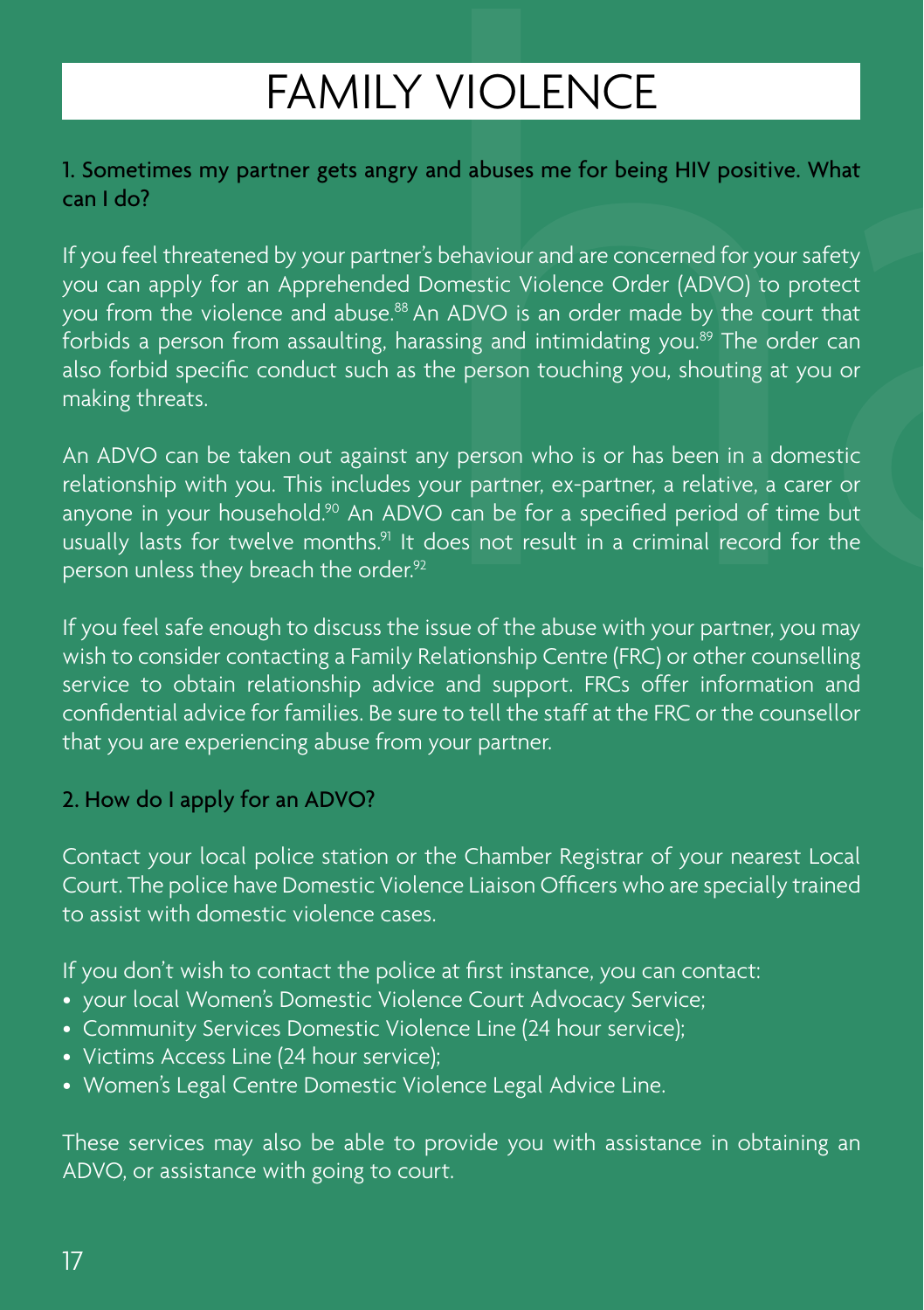- Indigenous Women's Legal Contact Line;
- Wirringa Baiya Aboriginal Women's Legal Centre.

If you are an immigrant or refugee woman, you can contact Immigrant Women's Speakout Association of NSW (IWSA).

The phone numbers are at the back of this booklet.

If you identify as an Aboriginal or Torres Strait Islander you can also contact:<br>
• Mirringa Baiya Aboriginal Women's Legal Centre.<br>
• Wirringa Baiya Aboriginal Women's Legal Centre.<br>
If you are an immigrant or refugee wom If you are in immediate danger call Triple Zero (000) and ask for the police. An ADVO can be obtained urgently at any time, day or night.<sup>93</sup> If you have been harmed or an attempt has been made to harm you, the person may also be charged with a domestic violence offence<sup>94</sup>

If you are injured you may be entitled to Victim's Compensation.<sup>95</sup> For more information talk to the services listed above.

## 3. How can I protect the privacy of my HIV status with the police and at court?

You do not have to tell the police of your HIV status. They cannot force you to disclose this private information. If your HIV status is not directly relevant to the matter before the court, you do not have to tell the court that you are HIV positive.

When you attend court for the apprehended domestic violence order hearing, the court will be open to the public and the hearing may involve discussion of personal matters.<sup>96</sup>

Sometimes the court can be closed to the public, for example, where it would jeopardise the safety, welfare and well-being of children.<sup>97</sup> This does not happen often as the legal system believes strongly in open-court justice.

If you would like the court to be closed because of the sensitive nature of your medical issues, then you will need to apply to the Magistrate. Your application should include a medical report from your doctor outlining your medical conditions. It should also include the reasons that you believe provide justification for the unusual step of closing the court to protect your safety and well-being.

As an alternative, so that your HIV status is not mentioned in court, you could hand up the medical report to the Magistrate and ask that your HIV be referred to in court as your 'medical condition'.

If, in any court proceedings, you are concerned that your HIV status may be disclosed, contact HALC.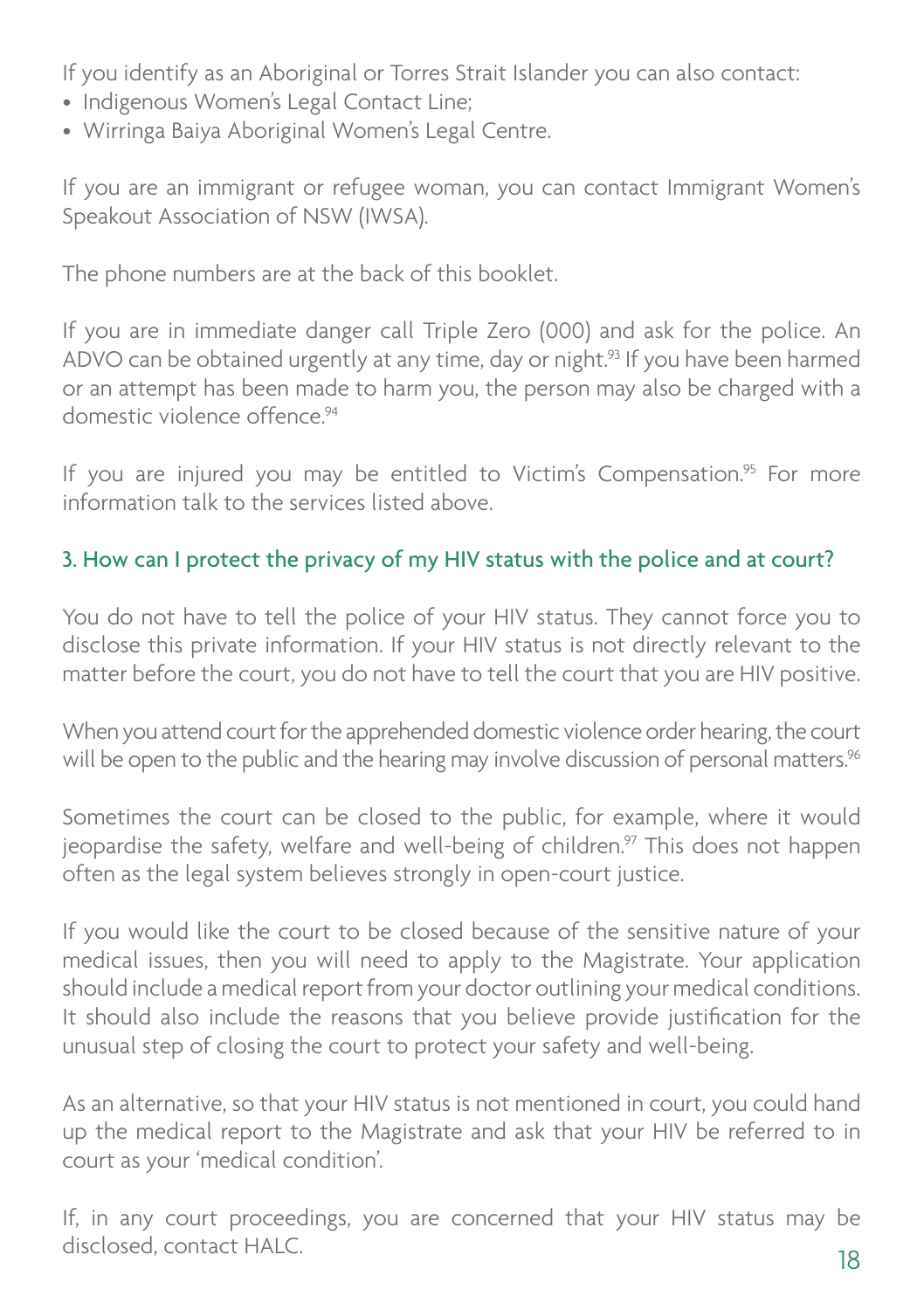# END NOTES

## **CARE AND TREATMENT**

<sup>1</sup> Public Health Act 1991 (NSW) ss 14, 16, 17 and Schedule 1 *Public Health Act 1991* (NSW) s 12 and Public Health (General) Regulation 2002 r 5 *Public Health Act 1991* (NSW) s 17(2) *Public Health Act 1991* (NSW) s 17(3)(a) *Public Health Act 1991* (NSW) s 17(3)(c) *Public Health Act 1991* (NSW) ss 17(3)(c), 18, 19 *Public Health Act 1991* (NSW) s 17(3)(d) *Public Health Act 1991* (NSW) s 69 and *Public Health* (*General*) *Regulation 2002* r 10(1) *Public Health Act 1991* (NSW) s 17(3)(e) and *Public Health* (*General*) *Regulation 2002* r 10(2) *Public Health Act 1991* (NSW) s 17(4) *Public Health Act 1991* (NSW) s 17(2) and (4) *Health Records and Information Privacy Act 2002* (NSW) and Schedule 1 Health Privacy Principles, Principle 5 Retention and Security *Health Records and Information Privacy Act 2002* (NSW) s 11, Part 4 and Schedule 1 *Health Records and Information Privacy Act 2002* (NSW) s 42 *Privacy Act 1988* (Cth) s 6C *Privacy Act 1988* (Cth) ss 13A, 16A-F and Schedule 3 *Privacy Act 1988* (Cth) s 36 <sup>18</sup> Privacy Act 1988 (Cth) s 41(1)(c)<br><sup>19</sup> Public Health (*General*) Regulation 2002 Schedule 3 Code of Conduct and NSW Health Department Infection Control Policy 23 May 2007 Document No. PD2007\_036

## **SEX AND RELATIONSHIPS**

*Public Health Act 1991* (NSW) s 13(1) and (4)

*Public Health Act 1991* (NSW) s 13(1) and Crimes *(Sentencing Procedure) Act 1999* (NSW) s 17 *Public Health Act 1991* (NSW) s 13(2)

- *Crimes Act 1900* (NSW) s 4 definition. In 2007, the definition of GBH in s 4 was amended to include a grievous bodily disease.
- *Crimes Act 1900* (NSW) s 33
- *Crimes Act 1900* (NSW) s 35
- *Crimes Act 1900* (NSW) s 54
- 
- <sup>27</sup> Crimes Act 1900 (NSW) s 33, 35, 54<br><sup>28</sup> Limitation Act 1969 (NSW) ss 50C and 50D, the date on which the cause of action is discoverable by the plaintiff
- *Victims Support and Rehabilitation Act 1996* (NSW) ss 5, 6, 7, 10, 11, 21 and Schedule 1 *Victims Support and Rehabilitation Act 1996* (NSW) s 26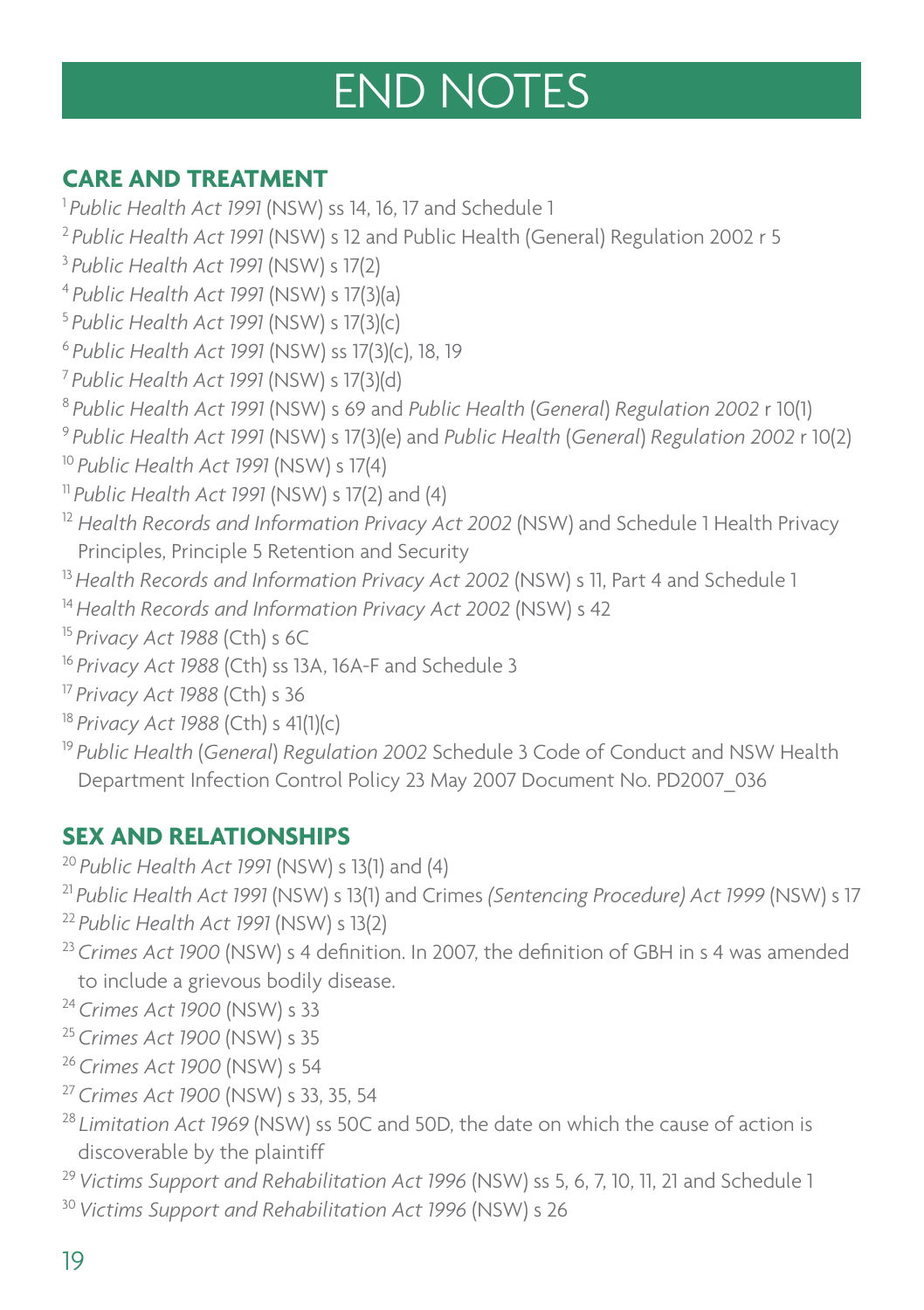- <sup>31</sup>*Public Health Act 1991 (NSW)* ss 23-27; NSW Health Department Policy Directive (27 January 2005) 'HIV Infection Management of People Who Risk Infecting Others' (and new draft Policy Directive of May 2009)
- <sup>32</sup> NSW Health Policy Directive 'HIV Infection Management of People Who Risk Infecting Others' PD2005\_258, 27 January 2005 (and new draft Policy Directive May 2009); NSW Health Policy Directive 'HIV Confidentiality: A Guide to Legal Requirements' PD2005\_134, 25 January 2005. Although the Directives still currently operate, the *Public Health Regulations* referred to in them have been repealed. The relevant Regulation is now *Public Health ( General) Regulation 2002,* clause 10(2).
- <sup>33</sup>*Public Health Act 1991* (NSW) s 17, *Health Administration Act 1982* (NSW) s 22 and Mental *Health Act 2007* (NSW) s 189. Also civil claim for breach of confidentiality.
- <sup>34</sup>*Public Health Act 1991* (NSW) s 17(3)(e) and *Public Health (General) Regulation 2002* clause 10
- <sup>35</sup>*Public Health Act 1991* (NSW) ss 23-30 and NSW Health Policy Directive 'HIV Management of People Who Risk Infecting Others' PD2005\_258, 27 January 2005 (and new draft Policy Directive May 2009)
- <sup>36</sup>*Public Health Act 1991* (NSW) s 17(3)(e) and *Public Health (General) Regulation 2002* clause 10(2)
- <sup>37</sup>*Public Health Act 1991* (NSW) ss 23-30 and NSW Health Policy Directive 'HIV Management of People Who Risk Infecting Others' PD2005\_258, 27 January 2005 (and new draft Policy Directive May 2009)

## **PREGNANCY AND CHILDBIRTH**

<sup>38</sup>*Assisted Reproductive Technology Act 2007* (NSW)

- <sup>39</sup> 'Ethical Guidelines on the Use of Assisted Reproductive Technology in Clinical Practice and Research' (June 2007) Australian Government, National Health and Medical Research Council (Guideline 5.3.1)
- <sup>40</sup>*Anti-Discrimination Act 1977* (NSW) s 49M (disability discrimination in the provision of goods and services) and *Disability Discrimination Act 1992* (Cth) s 24 (discrimination in the provision of goods and services)
- <sup>41</sup> Although they can refuse to accept gamete donation from someone who has an increased risk of transmissible infection (Guideline 6.4)
- <sup>42</sup>*Anti-Discrimination Act 1977* (NSW) s 89B(2)(b) and Australian Human Rights Commission Act 1986 (Cth) s 46PH
- <sup>43</sup>*Health Records and Information Privacy Act 2002* (NSW) s 11 and Principle 11 of Schedule 1 Health Privacy Principles, and also 'Ethical Guidelines on the Use of Assisted Reproductive Technology in Clinical Practice and Research' (June 2007) Australian Government, National Health and Medical Research Council (Guidelines 5.6 and 10.1)
- <sup>44</sup>*Public Health Act 1991* (NSW) ss 17(2), 17(4)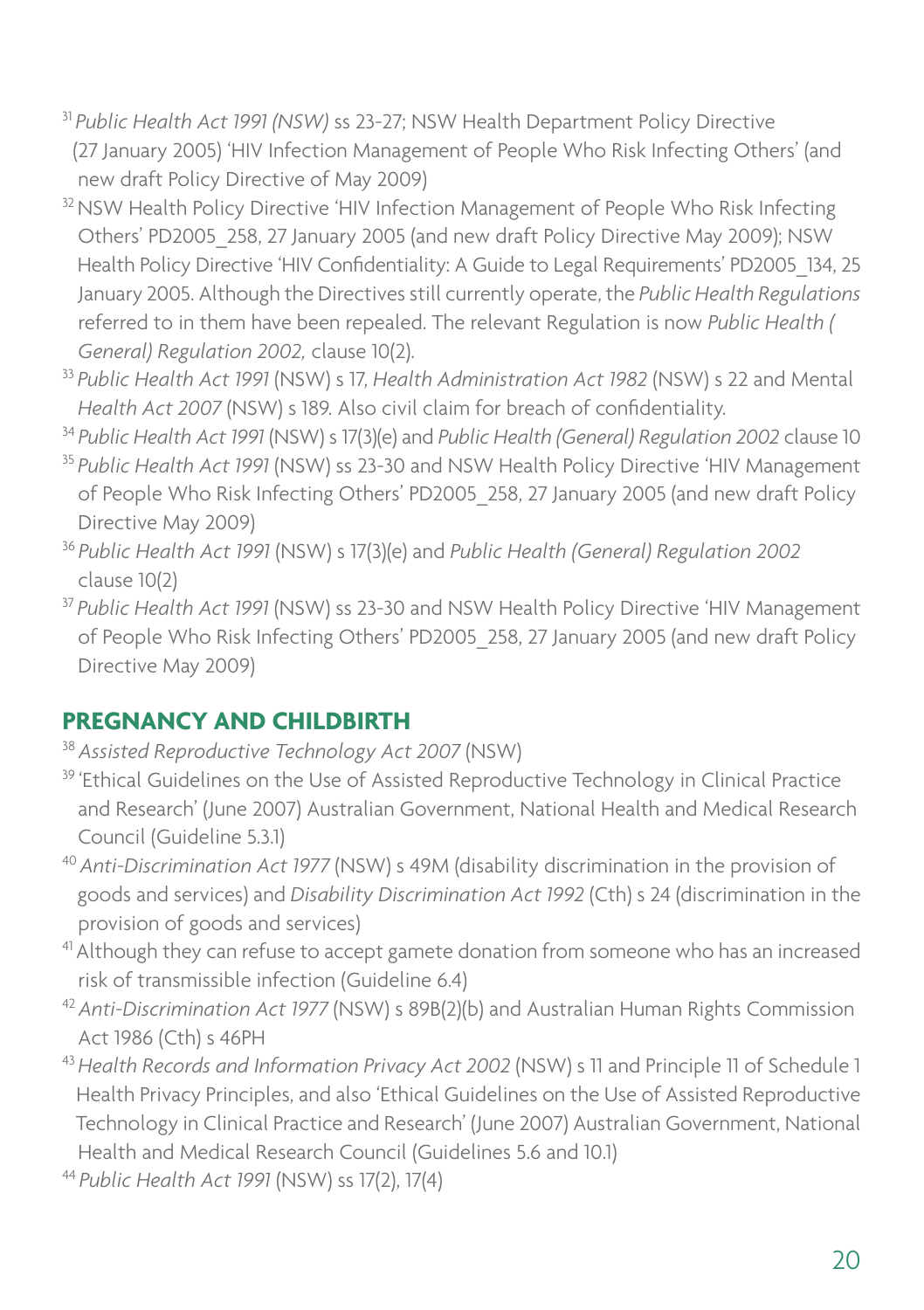- <sup>45</sup>*Children and Young Persons (Care and Protection) Act 1998* (NSW) ss 23(f), 24-27. For the unborn child, reporting by health care workers is not mandatory. Upon birth it is mandatory where there was a pre-natal report made and the birth mother has not 'engaged successfully with support services to eliminate, or minimise to the lowest level reasonably practical, the risk factors that gave rise to the report'.
- <sup>46</sup>*Children and Young Persons (Care and Protection) Act 1998* (NSW) s 25
- <sup>47</sup>*Children and Young Persons (Care and Protection) Act 1998* (NSW) s 25. The definition of 'risk of significant harm' is found in s 23
- <sup>48</sup>*Children and Young Persons (Care and Protection) Act 1998* (NSW) Chapter 3 Part 3 Investigations and Assessment
- <sup>49</sup>*Children and Young Persons (Care and Protection) Act 1998* (NSW) Chapter 4 Children and Young Persons in Need of Care and Protection
- <sup>50</sup>*Children and Young Persons (Care and Protection) Act 1998* (NSW) ss 34, 36, 39, 40, Chapter 5 Children's Court Proceedings and Chapter 6 Children's Court Procedure
- 51 [1999] NSWSC 787

52 [2006] NSWSC 1137

- <sup>53</sup>*Children and Young Persons (Care and Protection) Act 1998* (NSW) s 44
- <sup>54</sup>*Children and Young Persons (Care and Protection) Act 1998* (NSW) ss 157 (a) and (b)

#### **RAISING CHILDREN**

- <sup>55</sup>*Public Health Act* (NSW) s 17(2)
- <sup>56</sup>*Public Health Act 1991* (NSW) s 17(4)
- <sup>57</sup>*Health Records and Information Privacy Act 2002* (NSW) s 11 and Schedule 1
- <sup>58</sup>*Health Records and Information Privacy Act 2002* (NSW) ss 21, 42 and *Privacy and Personal Information Protection Act 1998* (NSW) Part 5
- <sup>59</sup>*Health Records and Information Privacy Act 2002* (NSW) s 42(3) and *Privacy and Personal Information Protection Act 1998* (NSW) s 45(5)
- 60 Anti-Discrimination Act 1977 (NSW) s 49B, s 49L and Disability Discrimination Act 1992 (Cth) ss 5, 6, 22
- <sup>61</sup>*Anti-Discrimination Act 1977* (NSW) Part 9 and *Australian Human Rights Commission Act 1986* (Cth) Part IIB
- <sup>62</sup>*Family Law Act 1975* (Cth) s 55A and Part VII Children
- <sup>63</sup>*Family Law Act 1975* (Cth) ss 60B, 60CA, 60CC 64 *Family Law Act 1975* (Cth) s 60CC(2)
- 
- <sup>65</sup>*Family Law Act 1975* (Cth) s 60CC(3)(f)(i)
- <sup>66</sup>*Family Law Act 1975* (Cth) s 60CC(3)(f)(ii)
- <sup>67</sup>*Children and Young Persons (Care and Protection) Act 1998* (NSW) s 27
- <sup>68</sup>*Children and Young Persons (Care and Protection) Act 1998* (NSW) s 30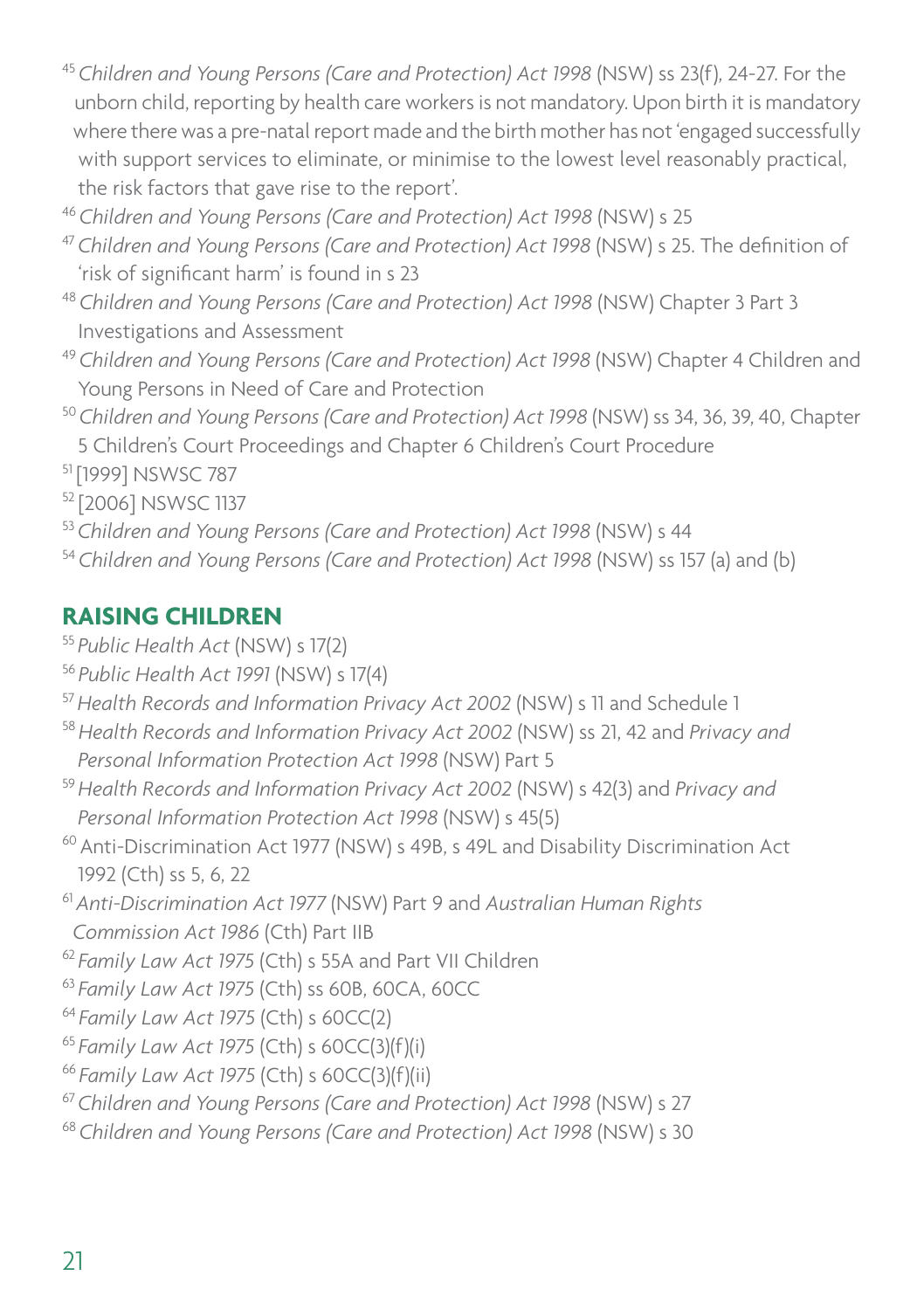*Children and Young Persons (Care and Protection) Act 1998* (NSW) s 23(b) *Children and Young Persons (Care and Protection) Act 1998* (NSW) s 248 71 *Children and Young Persons (Care and Protection) Act 1998* (NSW) s 34 *Children and Young Persons (Care and Protection) Act 1998* (NSW) Part 3 Division 1 especially s 152(1) *Children and Young Persons (Care and Protection) Act 1998* (NSW) s 151(2) *Children and Young Persons (Care and Protection) Act 1998* (NSW) s 151(4) *Children and Young Persons (Care and Protection) Act 1998* (NSW) s 152(1)(a) *Children and Young Persons (Care and Protection) Act 1998* (NSW) s 152(2) *Children and Young Persons (Care and Protection) Act 1998* (NSW) s 152(4) *Family Law Act 1975* (Cth) s 64B *Family Law Act 1975* (Cth) s 60CA *Family Law Act 1975* (Cth) s 60B *Children and Young Person's (Care and Protection) Act 1998* (NSW) s 34 82 by the *Adoption Amendment Act 2008* (NSW) *Adoption Act 2000* (NSW) s 91 *Adoption Act 2000* (NSW) Part 5 Consents to Adoptions and s 90 *Adoption Act 2000* (NSW) Part 2 Placement of Children Division 2 Aboriginal Children (ss 33-36) and Division 3 Torres Strait Islanders (ss 37-39) as well as ss 4, 8, 90(1)(e) and (f) *Adoption Act 2000* (NSW) s 90 *Adoption Act 2000* (NSW) s 90

#### **FAMILY VIOLENCE**

- *Crimes (Domestic and Personal Violence) Act 2007* (NSW) s 16 *Crimes (Domestic and Personal Violence) Act 2007* (NSW) ss 35, 36 *Crimes (Domestic and Personal Violence) Act 2007* (NSW) ss 5, 6 *Crimes (Domestic and Personal Violence) Act 2007* (NSW) s 79 *Crimes (Domestic and Personal Violence) Act 2007* (NSW) ss 4, 12, 13, 14
- *Crimes (Domestic and Personal Violence) Act 2007* (NSW) s 26
- *Crimes (Domestic and Personal Violence) Act 2007* (NSW) s 13
- *Victims Support and Rehabilitation Act 1996* (NSW) s 6
- *Crimes (Domestic and Personal Violence) Act 2007* (NSW) s 58
- *AM v Department of Community Services (DOCS); ex parte Nationwide News Pty Ltd [2008]* NSWDC 16 (11 Feb 2008)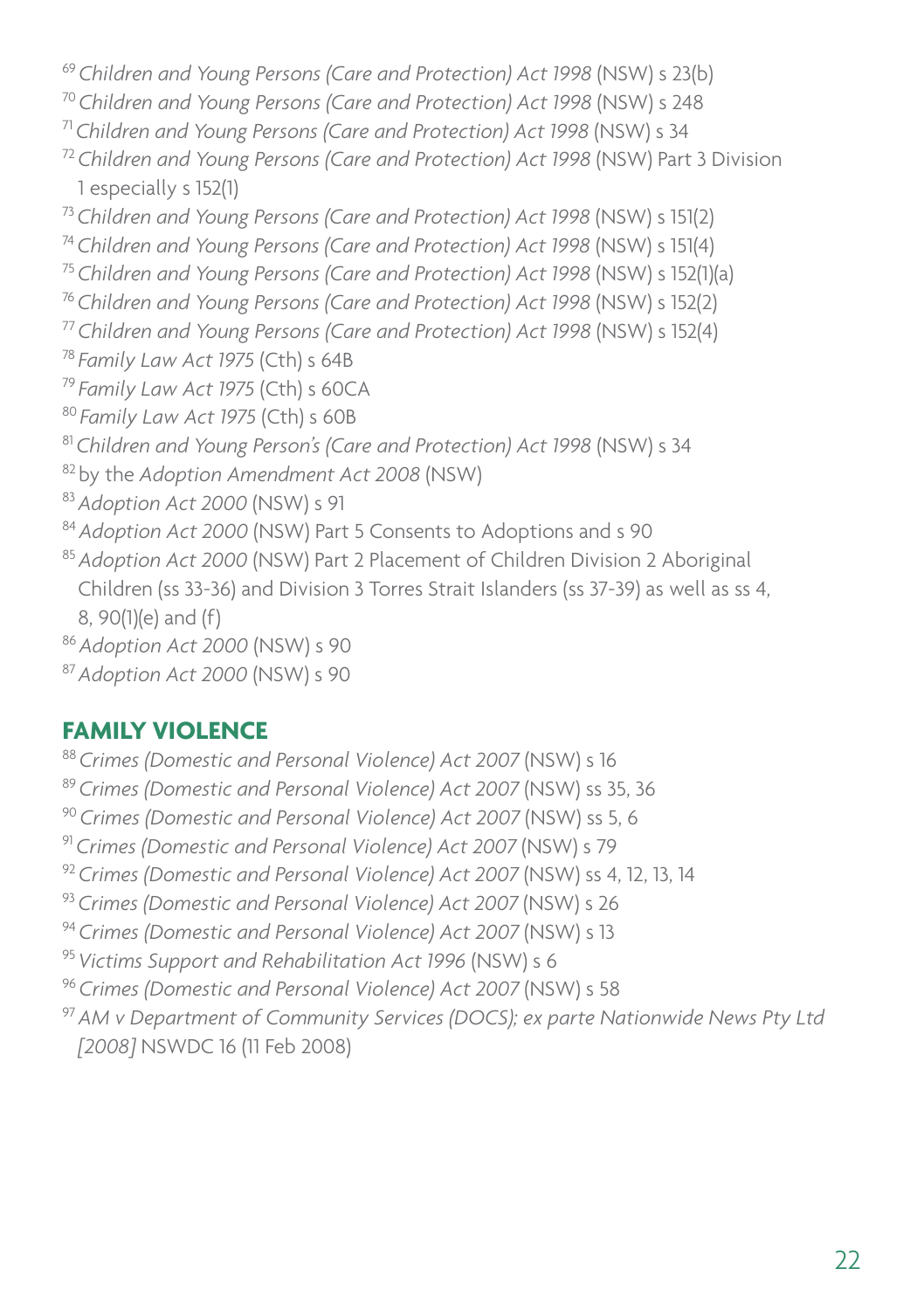# **CONTACTS**

#### **CONTACT HALC**

HIV/AIDS Legal Centre (02) 9206 2060 (Sydney) or 1800 063 060 www.halc.org.au

#### **OTHER CONTACTS**

#### ACON

(02) 9206 2000 (Sydney) or 1800 063 060 or TTY (02) 9283 2088 www.acon.org.au

#### Immigrant Womens Speakout Association

(02) 9635-8022 http://www.speakout.org.au

#### Law Access NSW Free Legal Helpline

1300 888 529

#### NSW Community Services Domestic Violence Line

1800 656 463 or TTY 1800 671 442 24 hours 7 days

#### NSW Victims Services Victims Access Line

(02) 8688 5511 (Sydney) or 1800 633 063 24 hours 7 days http://www.lawlink.nsw.gov.au/vs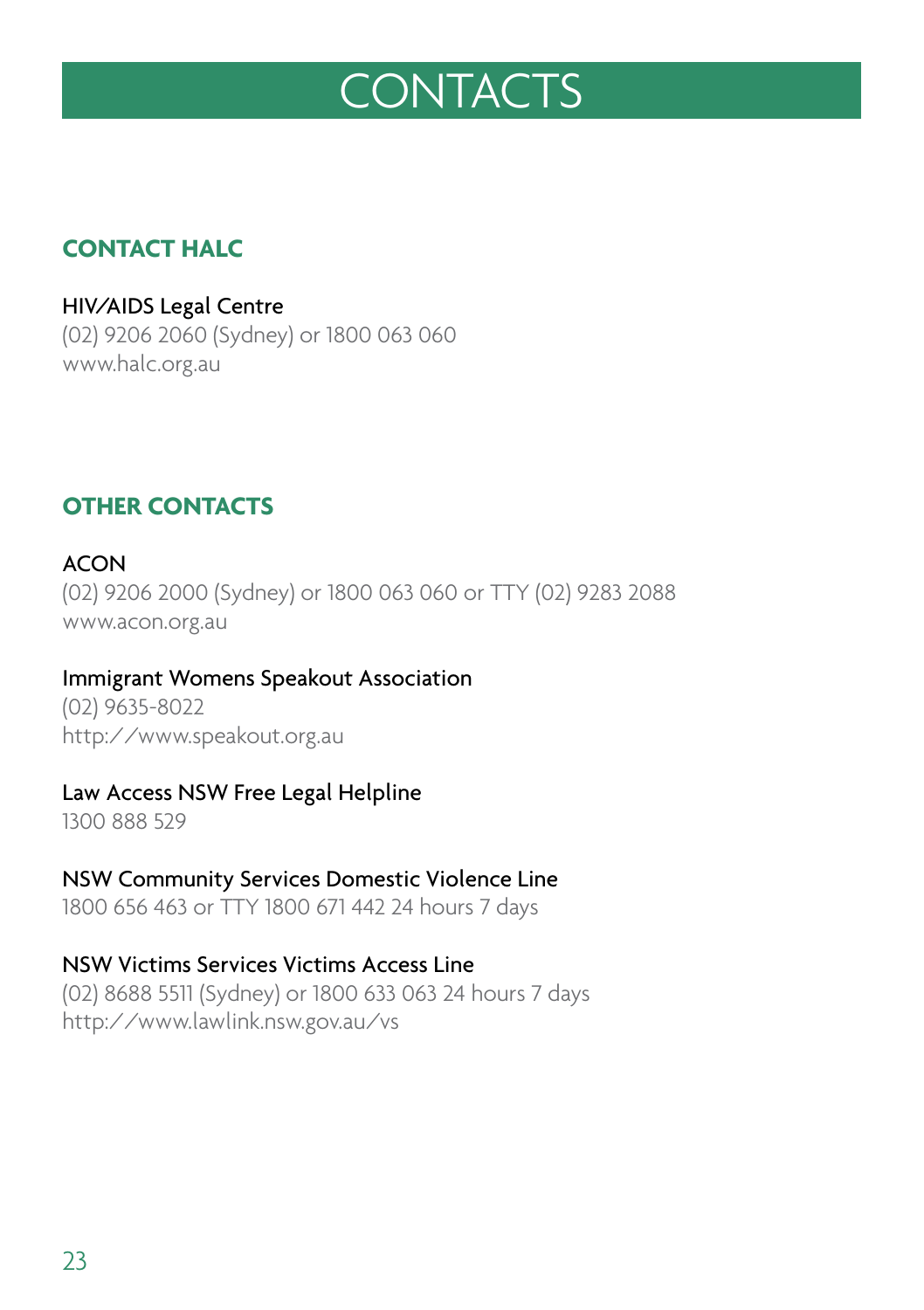#### POZHET

Support for HIV positive heterosexual people 1800 812 404 http://www.pozhet.org.au

#### Sex Workers Outreach Project (SWOP)

(02) 9206 2166 (Sydney) or 1800 622 902 www.swop.org.au

#### Women's Domestic Violence Court Advocacy Program

For contact details of your local Women's Domestic Violence Court Advocacy Service, go to: www.legalaid.nsw.gov.au/what-we-do/community-partnerships/ womens-domestic-violence-court-advocacy-program.

Or call Women's Domestic Violence Court Advocacy Program Manager: 02 9219 5791

#### Wirringa Baiya Aboriginal Women's Legal Centre

(02) 9569 3847 or 1800 686 587 www.wirringabaiya.org.au

#### Women's Legal Service

Women's Legal Contact Line: (02) 8745 6988 (Sydney) or 1800 801 501

Domestic Violence Legal Advice Line: (02) 8745 6999 (Sydney) or 1800 810 784

Indigenous Women's Legal Contact Line: (02) 8745 6977 (Sydney) or 1800 639 784 www.womenslegalnsw.asn.au